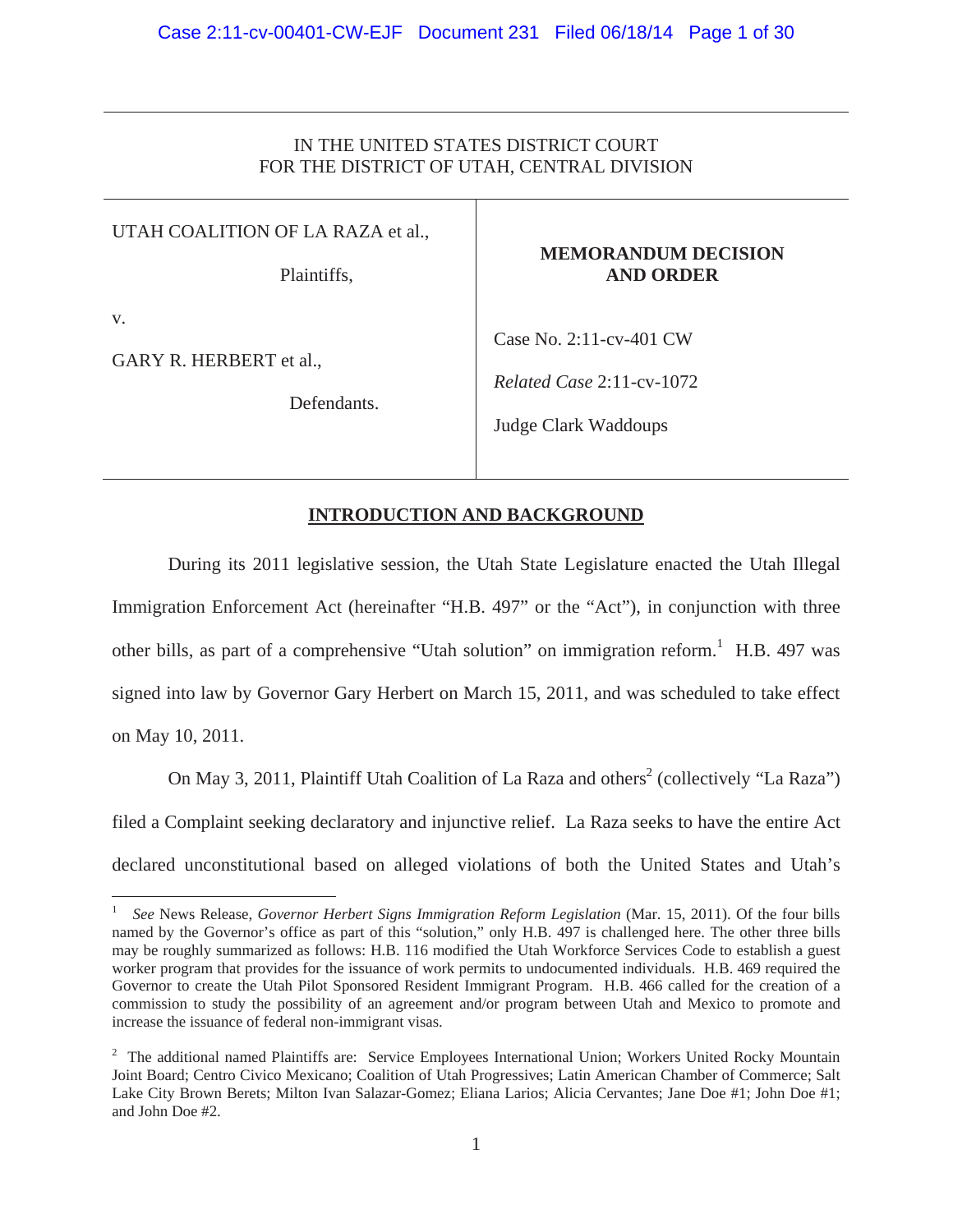# Case 2:11-cv-00401-CW-EJF Document 231 Filed 06/18/14 Page 2 of 30

constitutions. On May 6, 2011, La Raza filed a Motion for Preliminary Injunction, seeking to enjoin state enforcement of H.B. 497. A hearing was held on May 10, 2011, and this court granted a Temporary Restraining Order, staying H.B. 497 pending further order. *See* Order (Dkt. No. 45).

 The United States filed a parallel action on November 22, 2011and immediately moved to consolidate that case with the present one. After the court granted that motion, the United States then filed its own motion for preliminary injunction. In its motion, however, the United States only seeks to enjoin enforcement of three sections of H.B. 497 – Sections 3, 10, and 11.

 On February 17, 2012, the court held a hearing on both motions for preliminary injunction and took the matter under advisement. Four days later, the court issued a written order stating that, given the significant constitutional issues raised by this case, and the likelihood that the Supreme Court would address some of the issues in a forthcoming ruling, it would not be prudent to rule until it had received such guidance.<sup>3</sup> *See* Order (Dkt. No. 183).

 On June 25, 2012, the Supreme Court announced its holding in *Arizona v. United States*, 567 U.S. \_\_\_\_, 132 S. Ct. 2492 (2012). In the wake of this ruling, the parties submitted additional briefing on the motions. La Raza also filed an additional motion for preliminary injunction, seeking to enjoin section 5 of H.B. 497. The court then held another hearing on February 15, 2013 to address all three motions. The court took the motions under advisement and stated that the court's previous injunction would remain in effect pending its decision. The court now rules on the three outstanding motions.

 For the reasons stated below, La Raza's Motion for Preliminary Injunction (Dkt. No. 36) is GRANTED IN PART and DENIED IN PART, the United States' Motion for Preliminary

<sup>3</sup> At the hearing and in the order, the court also stated that the temporary "injunction shall continue in place until the court rules on the pending motions for preliminary injunction." Order, at 2 (Dkt. No. 183).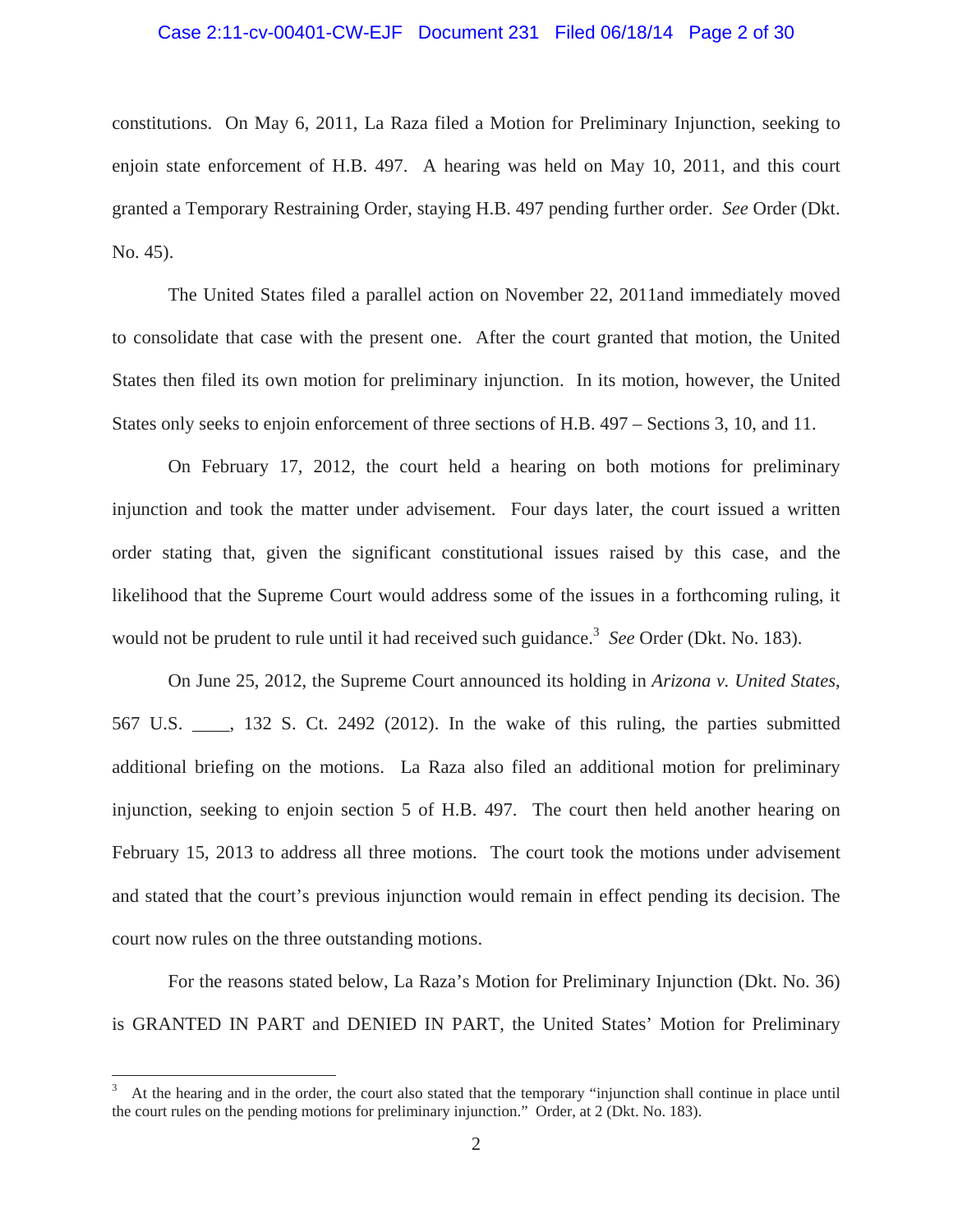Injunction (Dkt. No. 136) is GRANTED IN PART and DENIED IN PART, and La Raza's Motion for Preliminary Injunction Against § 5 of H.B. 497 (Dkt. No. 201) is DENIED.

## **ANALYSIS**

La Raza's first motion for preliminary injunction challenges the entirety of H.B. 497 on its face based on the Supremacy Clause. It then makes specific facial challenges to individual sections of the Act in its first and second motions for preliminary injunction. In contrast, while the United States makes a facial challenge based on the Supremacy Clause, it only challenges Sections 3, 10, and 11 of the Act rather than the Act as a whole. Nevertheless, the three motions are highly interrelated and many of the controlling legal principles overlap. The court will therefore address the motions together, starting first with the overall facial challenge, and then reviewing H.B. 497 section by section,<sup>4</sup> to address the specific facial challenges that have been made by La Raza and the United States.

# **I. OVERALL FACIAL CHALLENGE**

## **A. Challenge**

La Raza alleges that H.B. 497, as a whole, violates the Supremacy Clause of the United States Constitution in at least two ways. First, La Raza claims that H.B. 497 is preempted as an impermissible "state regulation of immigration," a power reserved solely to the federal government. Preliminary Inj. Mem., at 9 (Dkt. No. 37). Additionally, La Raza claims that H.B. 497 is subject to conflict preemption because it creates an obstacle to accomplishing the purposes of Congress' immigration legislation. *Id.*

<sup>4</sup> Section 1 of the bill states the title of the Act. Section 2 provides definitions for terms used in the Act. Thus, the court begins its analysis with Section 3.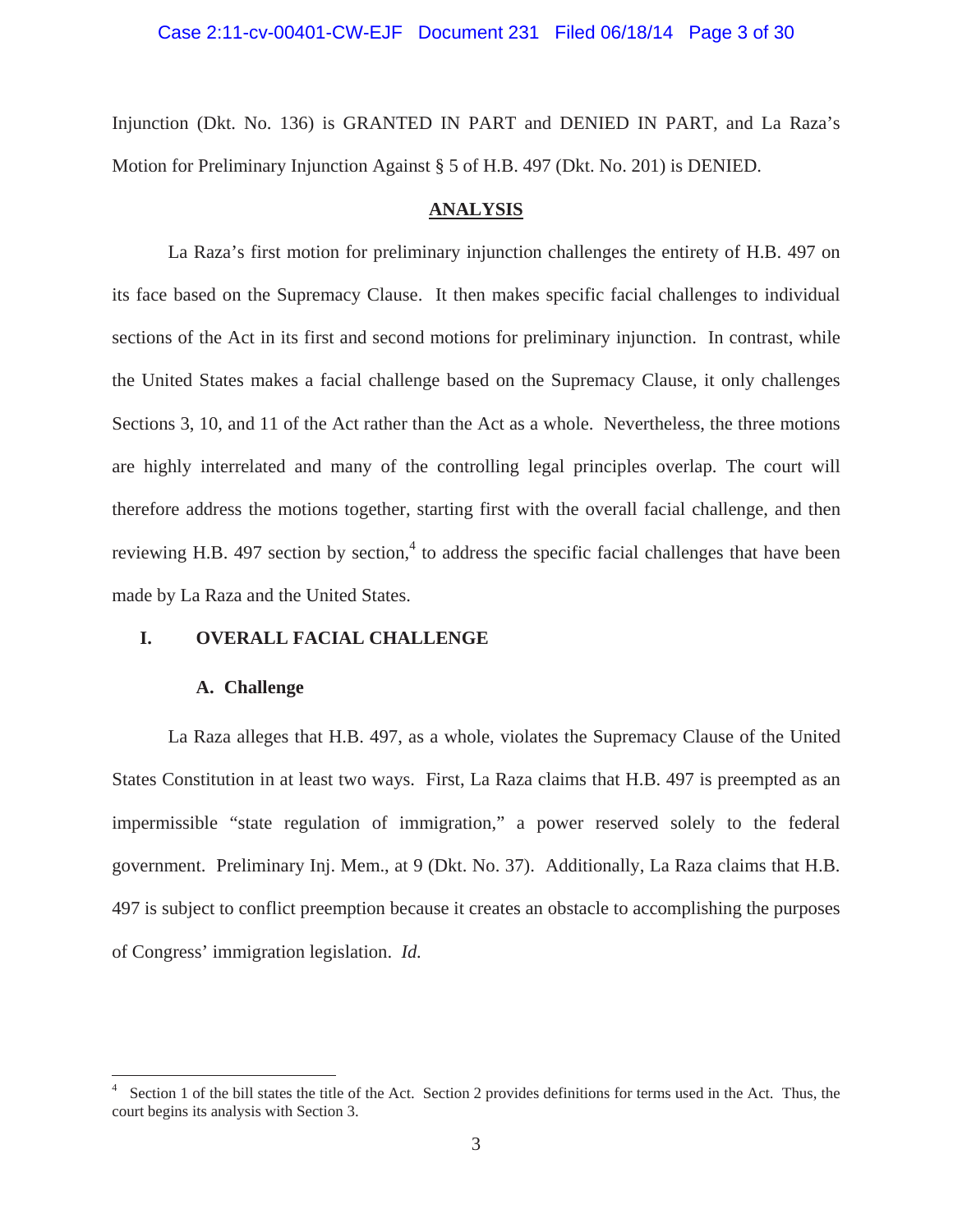# **B. Legal Principle of Preemption**

As the Supreme Court observed, "[f]ederal governance of immigration and alien status is extensive and complex." *Arizona*, 132 S. Ct. at 2499. Despite its complex nature, there are wellestablished principles which guide the interpretation and application of immigration-related legislation. The first and most prominent of these is the principle of preemption.

The principle of preemption has its roots in the Supremacy Clause of the U.S. Constitution, which states federal law "shall be the supreme Law of the Land; and the Judges in every State shall be bound thereby, any Thing in the Constitution or Laws of any State to the Contrary notwithstanding." U.S. Const. art. VI, § 1, cl. 2. Thus, when Congress, acting within the bounds of its constitutional authority, enacts legislation regulating some matter, it has the power to preempt any existing or subsequent state law. *See Arizona*, 132 S. Ct. at 2500-2501 (citing *Crosby v. Nat'l Foreign Trade Council*, 530 U.S. 363, 372 (2000); *Gibbons v. Ogden*, 22 U.S. 1, 9 Wheat. 1, 210-211 (1824)). Under this authority, Congress may, by explicit edict, prohibit state legislation in a given area of law. *Id.*; *see Altria Group, Inc. v. Good*, 555 U.S. 70, 76 (2008); *Jones v. Rath Packing Co*., 430 U.S. 519, 525 (1977). This type of preemption is known as "express preemption."

In addition to express preemption, there is another type of preemption – implied preemption – which may be broadly grouped into two sub-categories: "field preemption" and "conflict preemption."

Field preemption precludes a state "from regulating conduct in a field that Congress, acting within its proper authority, has determined must be regulated by its exclusive governance." *Arizona*, 132 S. Ct. at 2501. The intent to occupy a field in such a way that state regulations become impermissible "can be inferred from a framework of regulation 'so pervasive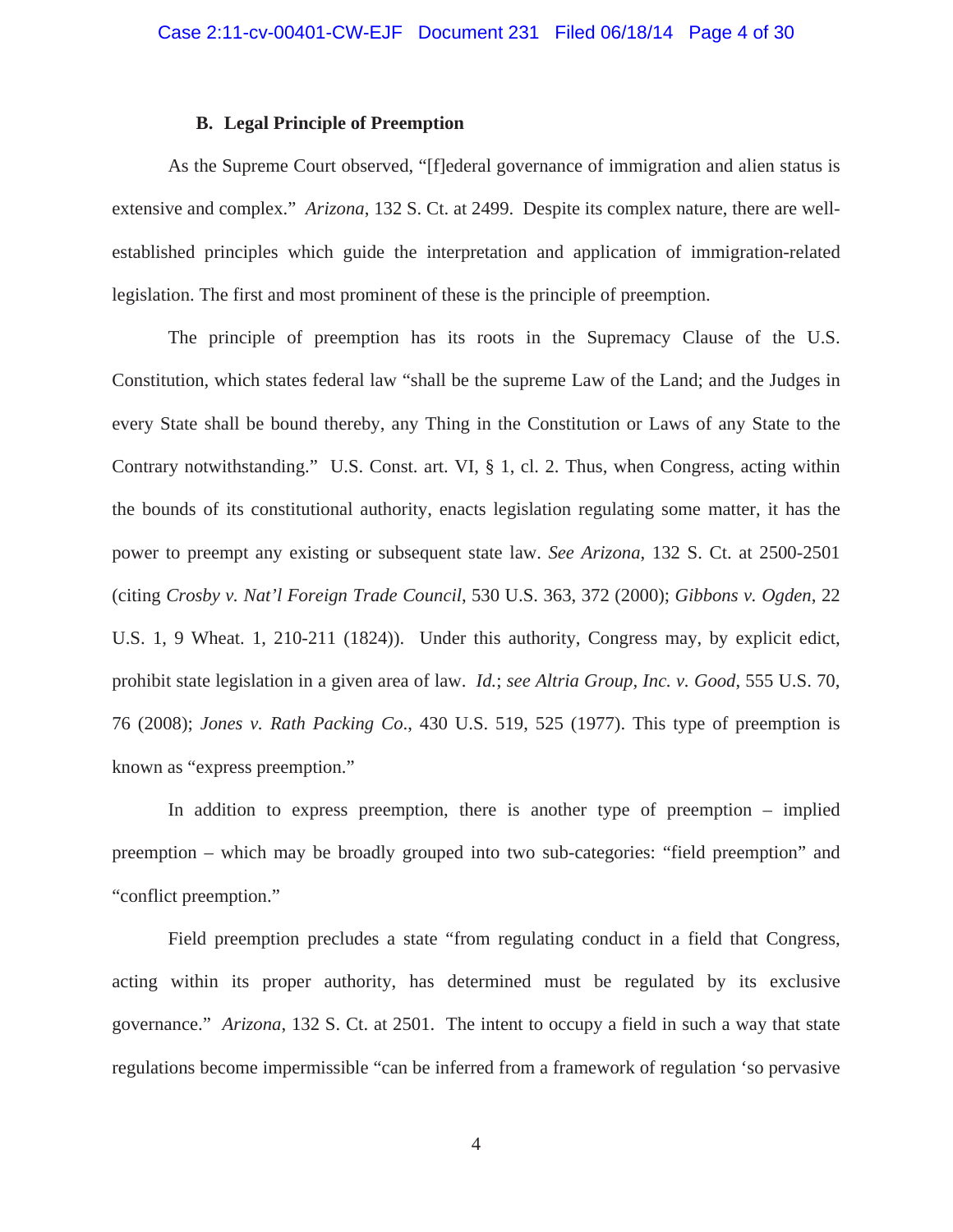#### Case 2:11-cv-00401-CW-EJF Document 231 Filed 06/18/14 Page 5 of 30

. . . that Congress left no room for the States to supplement it' or where there is a 'federal interest . . . so dominant that the federal system will be assumed to preclude enforcement of state laws on the same subject.'" *Id.* (quoting *Rice v. Santa Fe Elevator Corp.*, 331 U.S. 218, 230 (1947); *see English v. Gen. Elec. Co.* 496 U.S. 72, 79 (1990)) (alteration in original). Matters left unaddressed, however, in a "comprehensive and detailed" regulatory "scheme are presumably . . . subject to the disposition" of state law. *O'Melveny & Myers v. F.D.I.C.*, 512 U.S. 79, 85 (1994).

Conflict preemption preempts state laws which make "compliance with both federal and state regulations . . . a physical impossibility." *Florida Lime & Avocado Growers, Inc. v. Paul*, 373 U.S. 132, 142-143 (1963) (citations omitted). It also preempts state laws which stand "as an obstacle to the accomplishment and execution of the full purposes and objectives of Congress." *Hines v. Davidowitz*, 312 U.S. 52, 67 (1941); *see also Crosby*, 530 U.S. at 372-73. When state legislation is thus preempted, any conflicting state laws are "without effect." *Maryland v. Louisiana,* 451 U.S. 725, 746 (1981) (citations omitted).

This dual-category of express and implied preemption guides the examination of both the overall facial challenge as well as the specific facial challenges to H.B. 497's individual sections.<sup>5</sup>

### **C. Application**

The Constitution commits to Congress the authority and power to "establish an uniform Rule of Naturalization," U.S. Const. art. I, § 8, cl. 4, as well as the power "[to] regulate Commerce with foreign Nations," U.S. Const. art. I, § 8, cl. 3. Taken together, these clauses

 $5$  For a fuller explication of the principle of preemption, as well as its relationship to the principle of Federalism in the context of immigration reform, see Parts I-III of the *Arizona* decision. As noted, *Arizona* deals with an Arizona law which bears many similarities to H.B. 497. It is the Supreme Court's most recent and definitive opinion on state regulation of immigration and, as such, its principles permeate this court's consideration of the motions before it.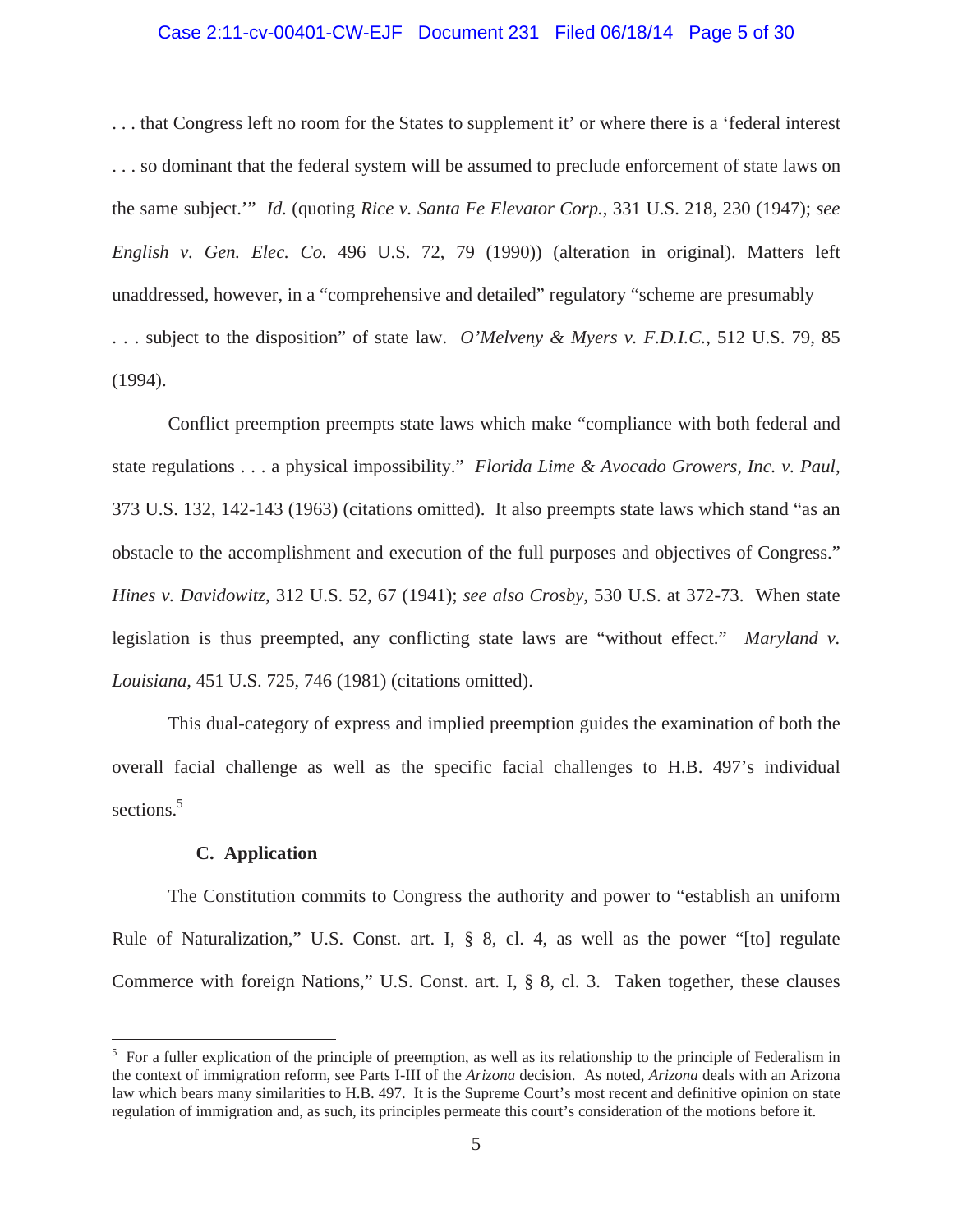#### Case 2:11-cv-00401-CW-EJF Document 231 Filed 06/18/14 Page 6 of 30

include and necessitate a broad power to regulate immigration and the status of aliens. *See Toll v. Moreno*, 458 U.S. 1, 10 (1982). This power is underscored by Congress' "broad authority over foreign affairs," generally. *Id.* (citing *United States v. Curtiss-Wright Export Corp.*, 299 U.S. 304, 318 (1936); *Harisiades v. Shaughnessy*, 342 U.S. 580, 588-89 (1952); *Mathews v. Diaz,* 426 U.S. 67, 81 n.17 (1976)).

Pursuant to this power, Congress has enacted an extensive and complex scheme for regulating immigration and alien status, which is codified in Title 8 of the United States Code. *See Arizona*, 132 S. Ct. at 2499. This includes "specif[ying] categories of aliens who may not be admitted to the United States," 8 U.S.C. § 1182, prohibiting unlawful entry and reentry into the United States, *id.* §§ 1325, 1326, requiring registration and proof of registration status by aliens admitted to the country, *id.* §§ 1301-1306, as well as many other provisions. *Id.*

La Raza argues that the Constitution not only grants Congress these powers, but by so doing, the Supremacy Clause "forbids any state regulation of immigration," period. Memo. in Supp. Mot. for Preliminary Inj. (Dkt. No. 37, at 9). In other words, La Raza claims that Utah is prohibited from regulating immigration by virtue of field-preemption. <sup>6</sup> While it is clear that Congress has regulated extensively in the field of immigration, it is not clear that the regulation has been so pervasive that Congress left "no room" to supplement immigration regulation. If this were the case, the Court in *Arizona* could have simply struck down all of S.B. 1070 as field

<sup>6</sup> In La Raza's Reply, the structure of its argument would suggest a distinction between being an "impermissible state regulation of immigration" and being conflict or field preempted. However, the only way there could be such a distinction is if there were language in the Constitution or federal law expressly preempting state regulation of immigration. La Raza points to no such language, nor is any cited by the Supreme Court in *Arizona*. Indeed, if there were language expressly preempting any and all state regulation of immigration, both *Arizona* and this case could be summarily decided on that basis alone. Because no such language exists in the Constitution or federal law, any classification of legislation as "impermissible" must be inferred. True, some case law, like the heavily-relied upon *De Canas v. Bica*, 424 U.S. 351 (1976) case, suggests that the power to regulate immigration is exclusively a federal power. But any such language is a judicial declaration under either field or conflict preemption analysis. Thus, in order for the overall facial challenge to succeed, this court would have to find that H.B. 497, in its entirety, is either field preempted or conflict preempted.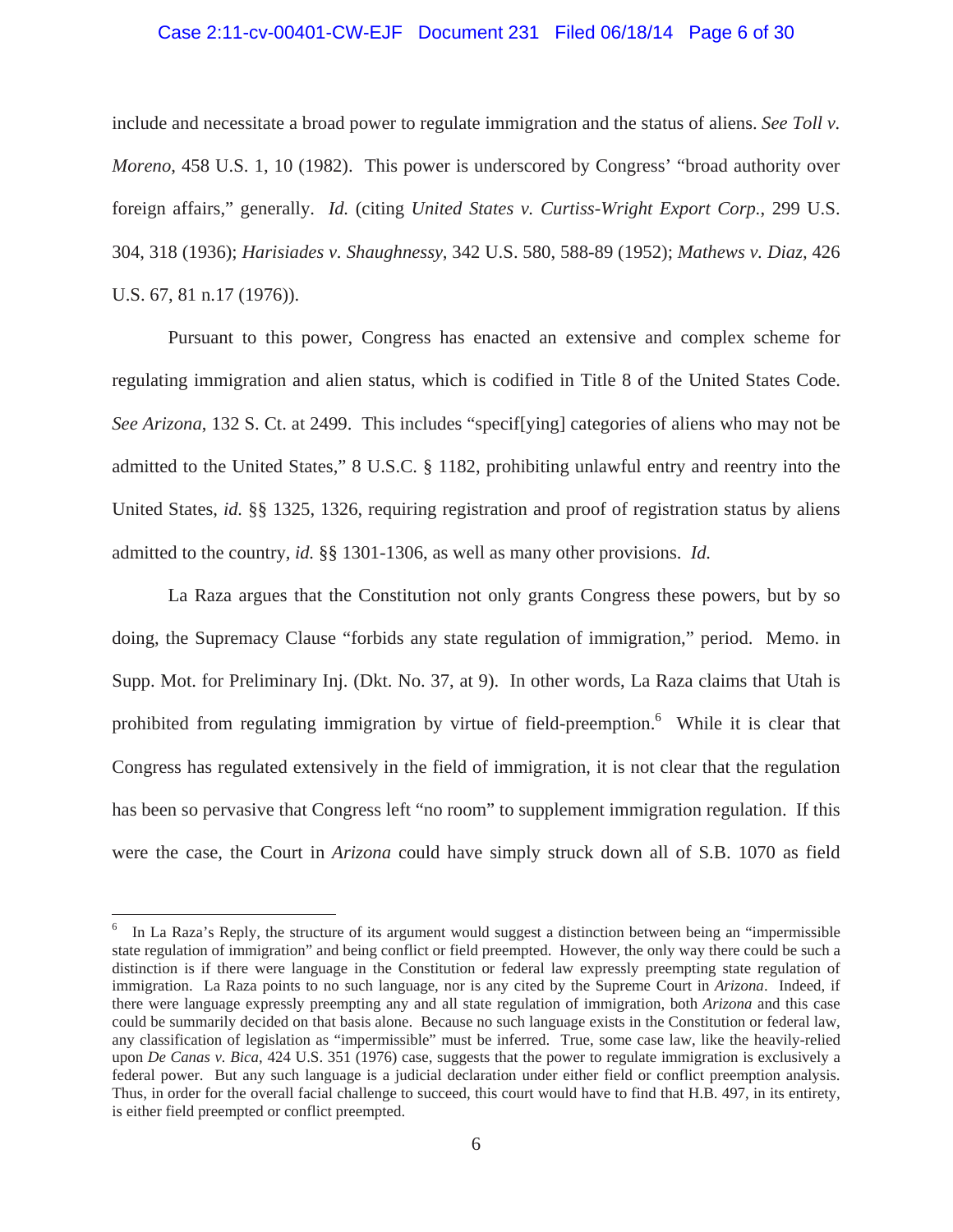# Case 2:11-cv-00401-CW-EJF Document 231 Filed 06/18/14 Page 7 of 30

preempted. On the contrary, however, the Court crafted a careful analysis, deliberately distinguishing among various fields within the broader field of state regulation of immigration. This resulted in the Court reaching varying conclusions for the four challenged provisions.

The provision most analogous to Utah's H.B. 497 is Section 2(B) of Arizona's S.B. 1070. That section requires an officer to make a reasonable attempt to verify the status of a person during a stop, detention, or arrest, if the officer has a reasonable suspicion that the person is an undocumented alien. *Arizona*, 132 S. Ct. at 2507 (citing Ariz. Rev. Stat. Ann. § 11-1051(B) (West 2012). It further requires that a person's immigration status be verified before that person is released from an arrest. *Id.* The Court found that Section 2(B) could be read to avoid constitutional concerns and enforcement of the provision was not inherently problematic. Accordingly, it held "[i]t was improper  $\dots$  to enjoin § 2(B) before the state courts had an opportunity to construe it and without some showing that enforcement of the provision in fact conflicts with federal immigration law and its objections." *Id.* at 2510.

In contrast, the court concluded the other three challenged provisions were preempted. Section 3 of S.B. 1070 made it a crime for a person to be in Arizona without proper immigration papers. The Court held the section was field preempted because it intruded on a specific area of immigration regulation, namely alien registration. Arizona, 132 S. Ct. at 2502.<sup>7</sup> As to Section 5(C), which made it a crime for a person to apply for or perform work if the person lacked proper immigration papers, the Court held the State was not expressly preempted, but it was conflict preempted. *Id*. at 2505. Section 6 of S.B. 1070 authorized officers to make warrantless arrests if an officer had probable cause to believe the person was subject to deportation. The Court held

<sup>7</sup> To the extent the specific reasoning of the Court in *Arizona* applies to the specific provisions challenged here, such as is the case with the provisions regarding alien registration, it will be discussed in more detail, *infra*. What is important here, however, is not what the Court did find, but what it did not find – namely, it did not find that it was entirely impermissible for the state to regulate immigration in any way.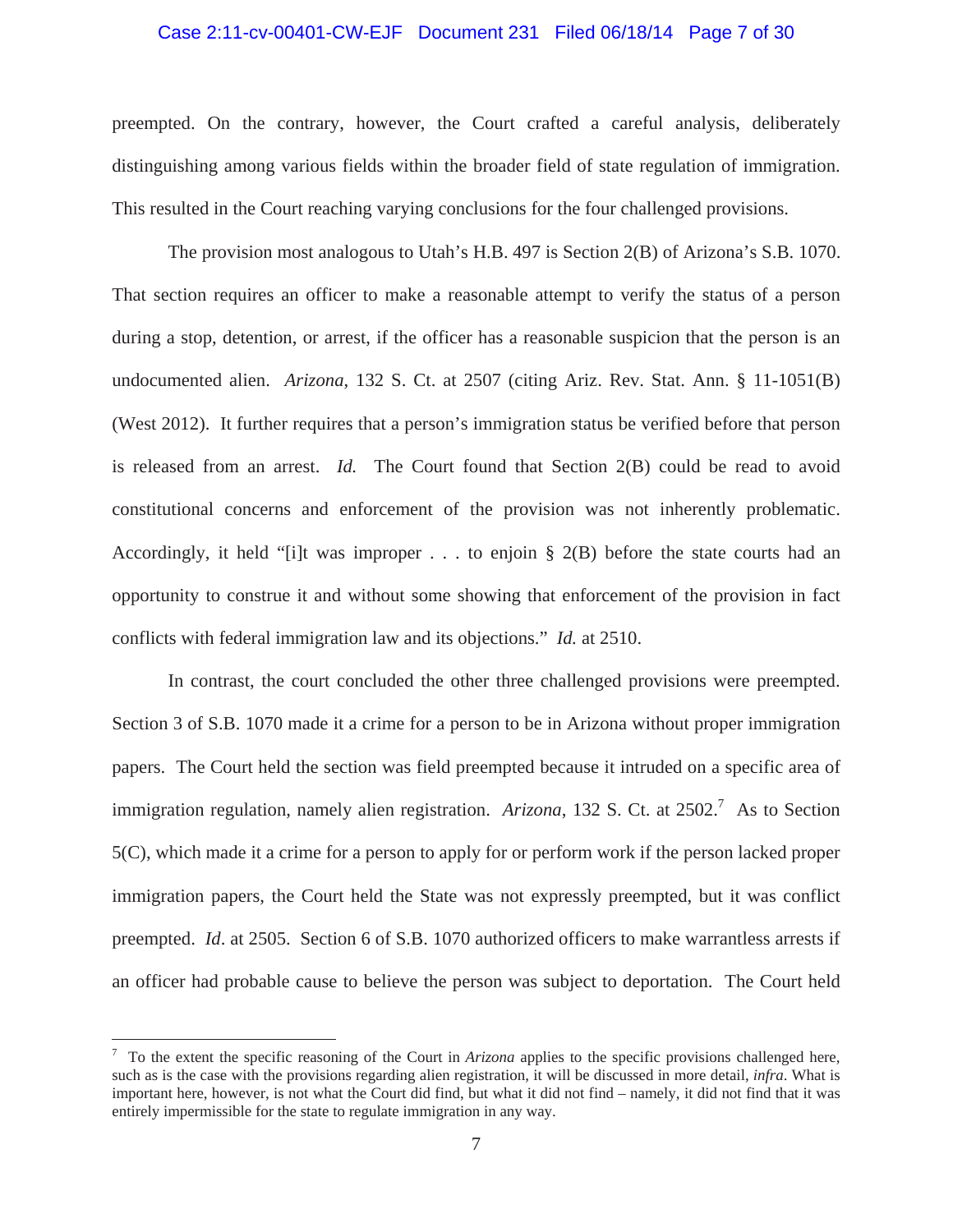## Case 2:11-cv-00401-CW-EJF Document 231 Filed 06/18/14 Page 8 of 30

Section 6 was also preempted because "the removal process is entrusted to the discretion of the Federal Government," and actions by Arizona could interfere with the Nation's foreign policy decisions. *Id.* at 2506-2507.

At no point, however, did the Court find that state regulation of immigration was *per se* impermissible, despite ample opportunity to do so. Instead, the Court opted to engage in a detailed, section-by-section analysis of the challenged provisions. Tellingly, the Court in its final paragraphs wrote, not that Congress has exclusive power to regulate immigration, as La Raza contends, but rather that "[t]he National Government has *significant* power to regulate immigration." *Id.* at 2510 (emphasis added). Accordingly, while a "state may not pursue policies that undermine federal law," it can pursue immigration regulation under limited circumstances. *Id*.

Therefore, in the absence of constitutional language expressly preempting all immigration-related state legislation, and given the Supreme Court's failure to hold that the entire field of immigration regulation is either conflict or field preempted, La Raza's overall facial challenge fails. This court now proceeds to address the specific section-by-section facial challenges of H.B. 497.

### **II. SECTION 3**

## **A. Challenges**

La Raza and the United States both challenged Section 3 of H.B. 497. Section 3 provides for mandatory and discretionary verification of a person's immigration status, subsequent to a lawful stop, detention, or arrest. Utah Code Ann.  $\S$  76-9-1003(1)(a) (2011). In the event an individual is determined to be an illegal alien, Section 3 also directs law enforcement officials to contact the Department of Homeland Security. *Id.* § 76-9-1003(4).

8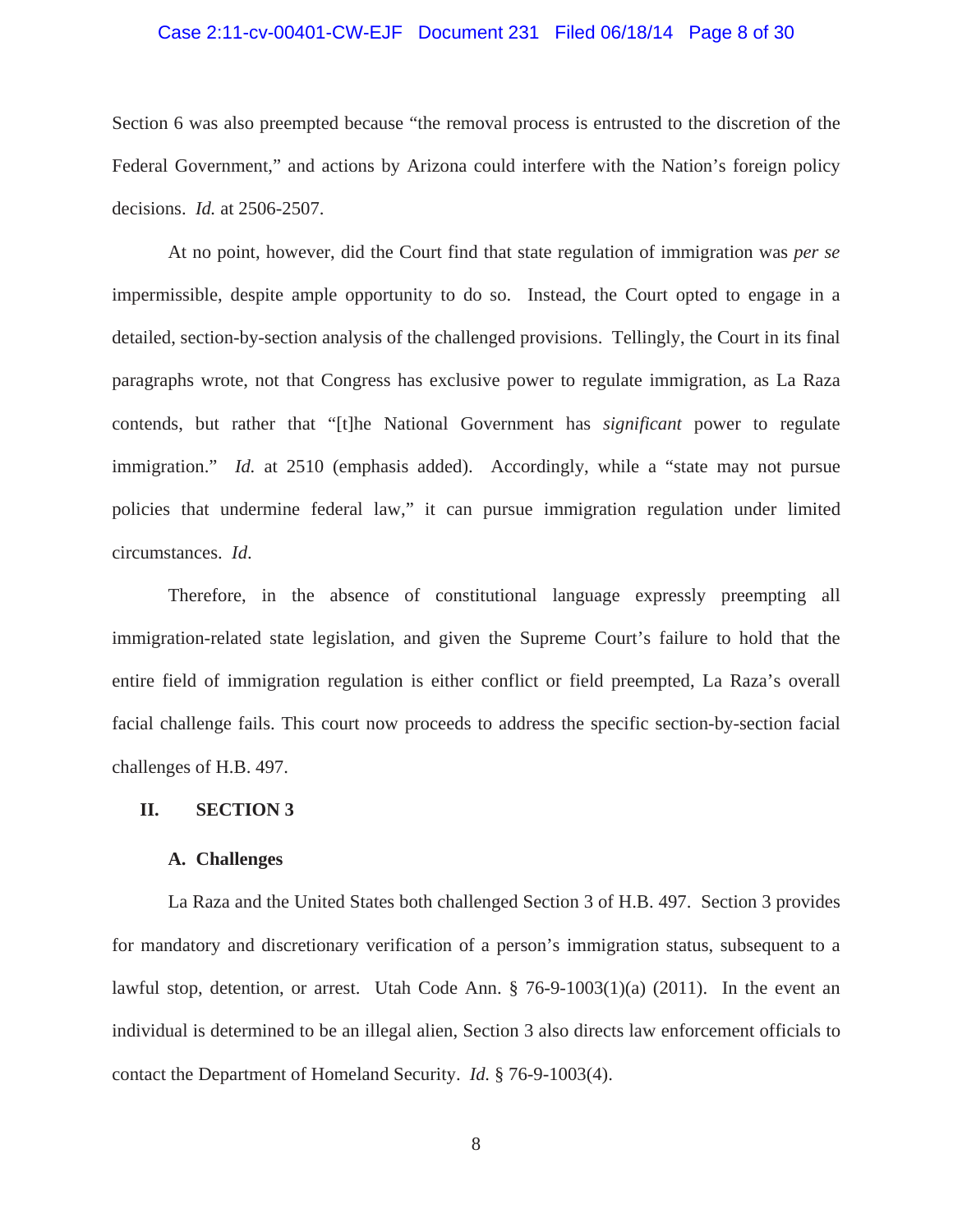## Case 2:11-cv-00401-CW-EJF Document 231 Filed 06/18/14 Page 9 of 30

The United States initially challenged this section as conflict preempted because it "imped[es the] operation of federal enforcement systems and [precludes] cooperation with the federal government, despite an explicit federal statutory provision requiring such cooperation." (Dkt. No. 137, at 25). Following the Supreme Court's *Arizona* ruling, however, "the United States acknowledge[d] that, on the present record, the Supreme Court's ruling . . . does not require immediate preemption of Utah's analogous verification provision" stated in Section 3 of H.B.  $497.8$  (Dkt. No. 194, at 2, 11-12). The court therefore focuses only on La Raza's challenge.

La Raza contends that Section 3 undermines federal immigration enforcement priorities. It also contends Section 3 violates the Fourth Amendment protection against unreasonable and prolonged detention and the individual Constitutional right to travel under the Privileges and Immunities provision. (Dkt. No. 37, at 14-30).

### **B. Legal Principles**

As stated above, the Supreme Court considered the lawfulness of a similar provision under Arizona's S.B. 1070, namely Section 2(B). In doing so, the Court noted that "[d]etaining individuals solely to verify their immigration status would raise constitutional concerns" because "it would disrupt the federal framework to put state officers in the position of holding aliens in custody for possible unlawful presence without federal direction and supervision." *Arizona*, 132 S. Ct. at 2509 (citations omitted). The Court then observed, however, the S.B. did *not* require detention solely to verify immigration status. Instead, it could be interpreted as only requiring that officers make a reasonable attempt to verify status – reasonability being understood to mean, among other things, verifying status in a way that does not prolong the stop. *Id.* (citing *Muehler* 

<sup>8</sup> To the extent Utah's enforcement of the statute, "or its interpretation by state courts, interferes with the administration of federal immigration laws," the United States reserved its right to challenge Section 3. (Dkt. No. 194, at 2).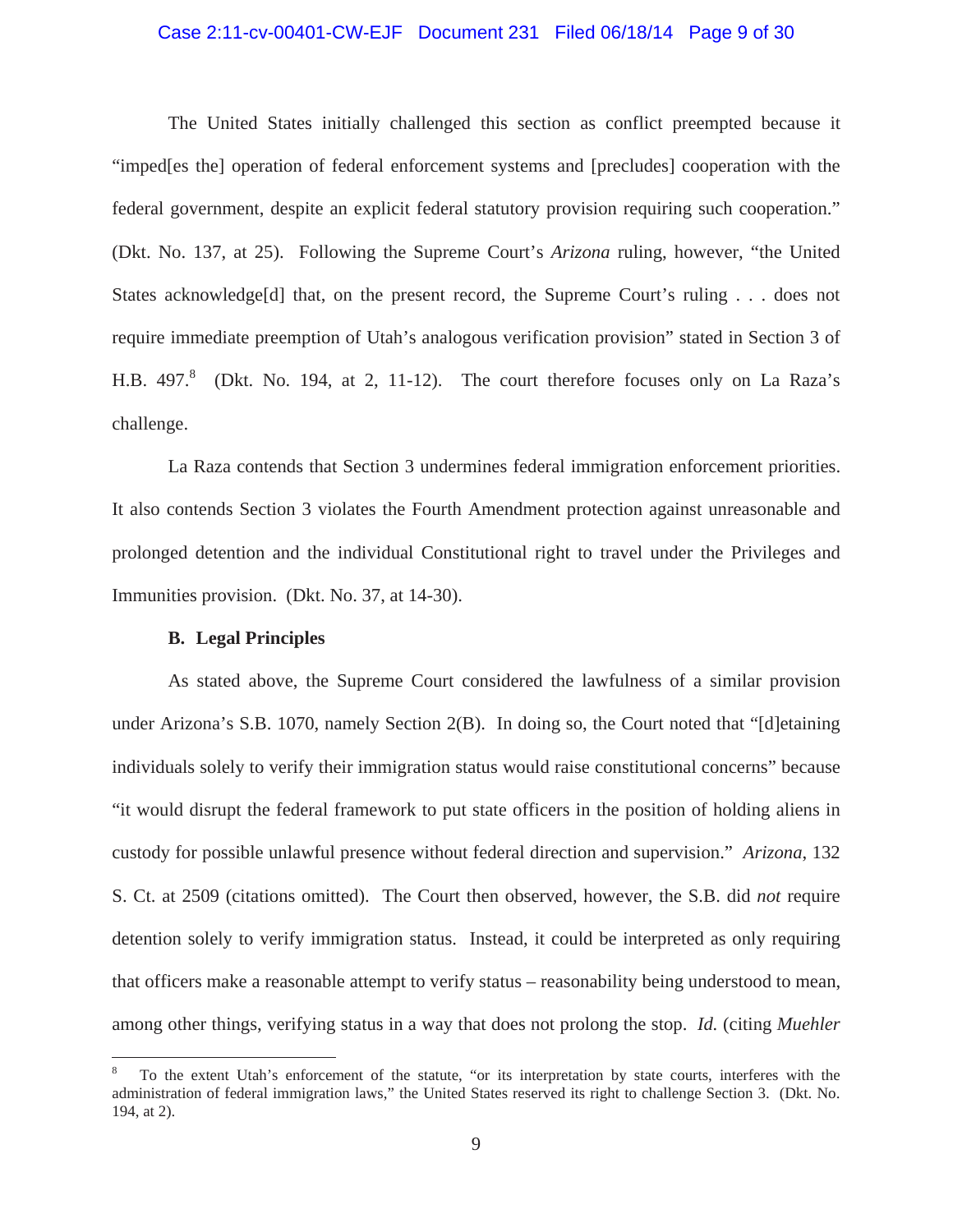# Case 2:11-cv-00401-CW-EJF Document 231 Filed 06/18/14 Page 10 of 30

*v Mena,* 544 U.S. 93, 101 (2005) ("finding no Fourth Amendment violation where questioning about immigration status did not prolong a stop.")). Hence, it was possible for a state court to construe Section  $2(B)^9$  in such a way as to avoid concerns about unreasonable delays and warrantless arrests. *Id.*

Finally, the Court noted that "[c]onsultation between federal and state officials is an important feature of the immigration system." *Arizona*, 132 S. Ct. at 2508. "Congress has done nothing to suggest it is inappropriate" for states to communicate with the federal government regarding immigration matters. *Id.* "Indeed, it has encouraged the sharing of information about possible immigration violations." *Id.* (citing 8 U.S.C. § 1357(g)(10(A)). "The federal scheme thus leaves room for a policy requiring state officials to contact [government officials] as a routine matter." *Id.* (citation omitted).

Consequently, it held that "if Section 2(B) only requires state officers to conduct a status check during the course of an authorized, lawful detention or after a detainee has been released, the provision would likely survive preemption—at least absent some showing that it has other consequences that are adverse to federal law and its objectives." *Id.* at 2509.

#### **C. Application**

The provision of H.B. 497 at issue here, Section 3, is highly analogous to Arizona S.B. 1070, Section 2(B). Like the Arizona law, it mandates or authorizes state officials to attempt to ascertain the immigration status of individuals detained pursuant to a lawful stop, detention, or arrest. Whether verification of status is mandatory or discretionary depends on the underlying or

<sup>9</sup> The Court noted "[t]he nature and timing of [the *Arizona*] case counsel[ed] caution" because state courts had not yet had the opportunity to provide "a definitive interpretation." *Arizona*, 132 S. Ct. at 2509.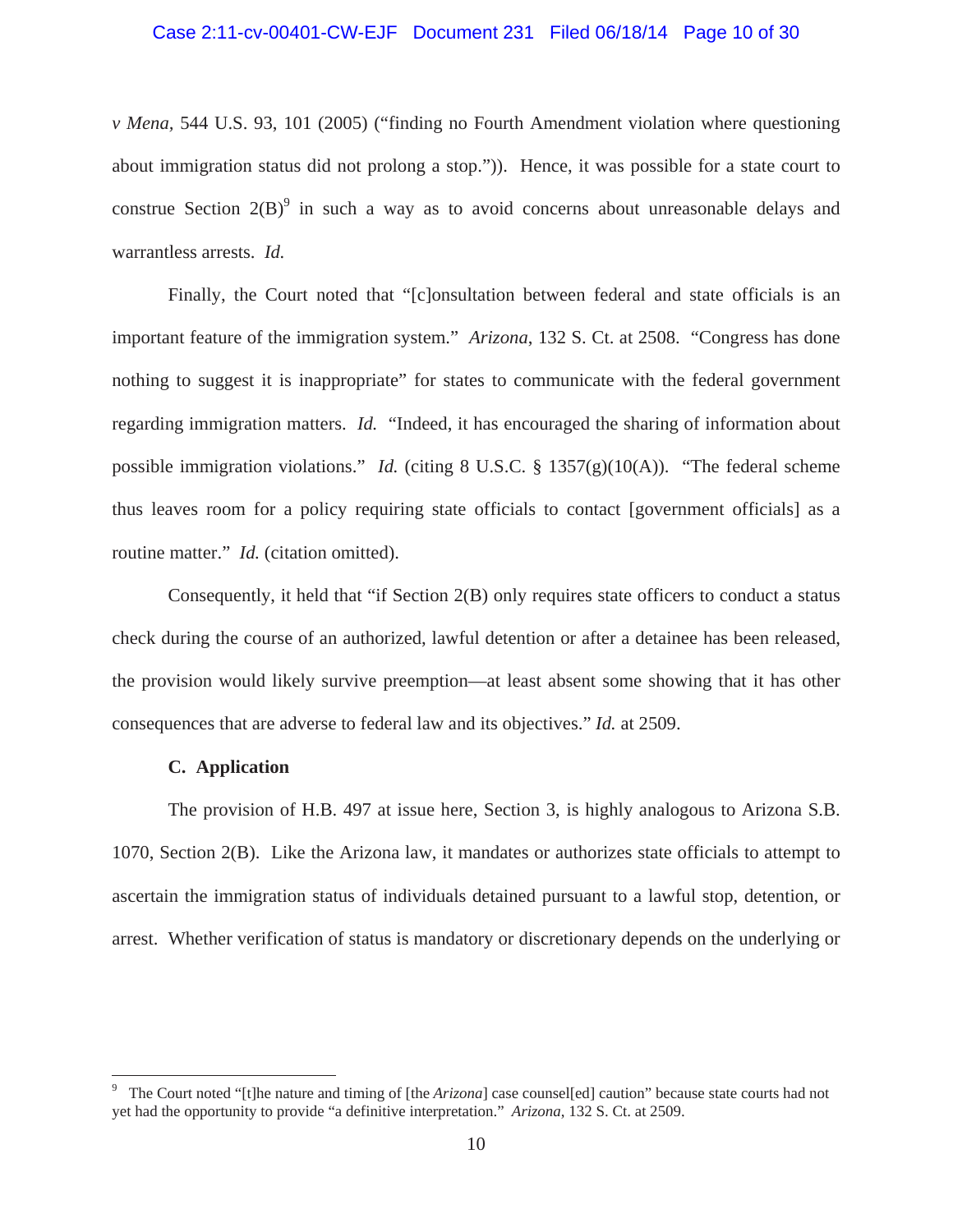### Case 2:11-cv-00401-CW-EJF Document 231 Filed 06/18/14 Page 11 of 30

alleged crime, and whether an individual is arrested and/or booked into jail.<sup>10</sup> Utah Code Ann. § 76-9-1003(1) (2011).

Like the Arizona law, Section 3 requires officials who discover relevant information about the immigration status of a detained individual to communicate that information to federal officials. And like the Arizona law, Section 3 contains several safeguards for protecting the constitutional rights of those detained. For example, it requires status inquiries to be done within a reasonable period of time, *id.* § 76-9-1003(2)-(3), and it prohibits officials from considering race, color, or national origin, except to the extent permitted by the Constitution. *Id.* § 76-9- 1003(5). Likewise, it does not permit the stop, detention, or arrest of individuals solely to verify their immigration status. As in *Arizona*, these protections help to alleviate unsubstantiated concerns about Section 3 in practice.

Moreover, in 2012, the Utah Attorney General issued an opinion on how Section 3 of H.B. 497 is to be implemented. When "'evaluating a facial challenge to a state law, a federal court must, of course, consider any limiting construction that a state court or enforcement agency has proffered."<sup>11</sup> *Quik Payday, Inc. v. Stork*, 549 F.3d 1302, 1308 (10th Cir. 2008) (quoting *Vill. of Hoffman Estates v. Flipside, Hoffman Estates, Inc.*, 455 U.S. 489, 494 n.5 (1982)). The opinion states, in most relevant part:

<sup>&</sup>lt;sup>10</sup> If an individual cannot identify him or herself after being arrested for a felony or class A misdemeanor, or is arrested and booked for a class B or class C misdemeanor, then an officer is required to verify that person's immigration status. Utah Code Ann. § 76-9-1003(1)(a) (2011). If, however, an officer stops a person for a class B or C misdemeanor, and cannot identify the person, then Section 3 permits, but does not require, the officer to verify immigration status. *Id.* § 76-9-1003(1)(a)(ii).

<sup>&</sup>lt;sup>11</sup> As Defendants note in their brief, the Attorney General's Opinion on H.B. 497 is of no small significance, and must be afforded due consideration. (Dkt. No. 146, at 4 n.3).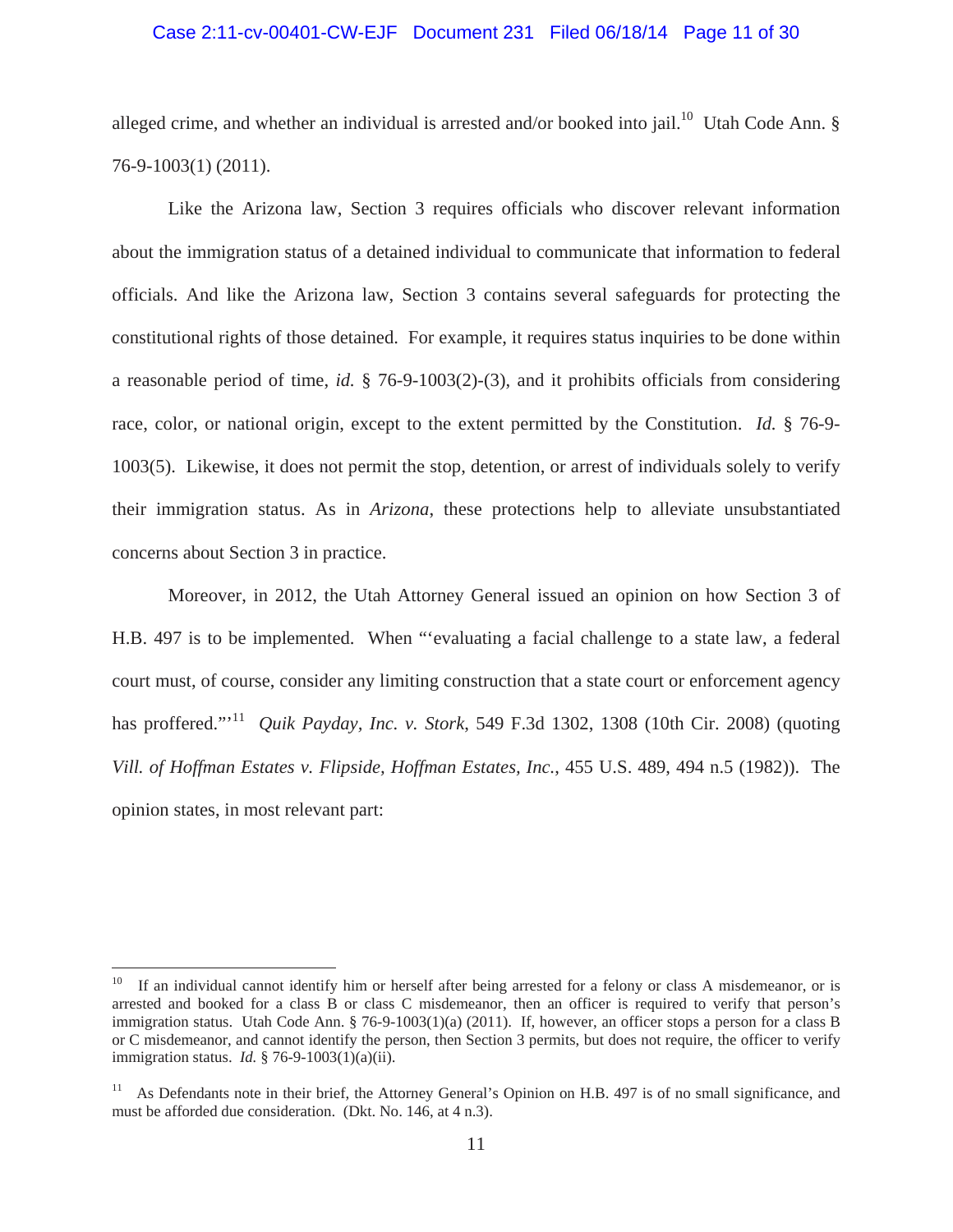Identification of an Arrested or Stopped Person:

In the absence of an underlying voluntary encounter, legal stop, detention, or arrest, state or local law enforcement is not authorized to either seek identification from persons for the purpose of ascertaining their citizenship status or nationality, nor are they authorized to attempt to verify the person's citizenship or immigration status.

Any time a person is lawfully stopped, detained, or arrested (again, for a reason unrelated to their citizenship status or nationality), law enforcement may seek to identify that person. A law enforcement officer may use his or her discretion in identifying the person and is not required to ask for, or demand, any specific documentation. An officer may identify a person based on a valid federal, state, or local identification document that includes a photo or biometric identifier of the holder, including a valid Utah driver license, a valid tribal enrollment card, or a valid license from another State.

Even in the absence of any of these specific documents, it is acceptable for an officer to otherwise verify the identification of a person through any other means on which the officer might normally and reasonably rely. The Act does not require any person to carry certain documents with them at all times[,] nor does it require or authorize State or local law enforcement to ascertain whether persons are carrying federally-required citizenship documents.

Verification of an Arrested or Stopped Person:

If an officer can verify the identity of a person who is lawfully stopped, detained, or arrested, the officer is not required to verify the person's citizenship status. If, however, the officer is unable to verify the person's identity, the Act requires verification of citizenship status in some instances.

- An officer is required to verify the person's citizenship status if: (1) the person is arrested for a felony or a class A misdemeanor, or (2) is arrested and booked for a class B or class C misdemeanor.
- An officer may, but is not required to attempt to verify the immigration status of a person stopped for a class B or C misdemeanor, if the person cannot be identified.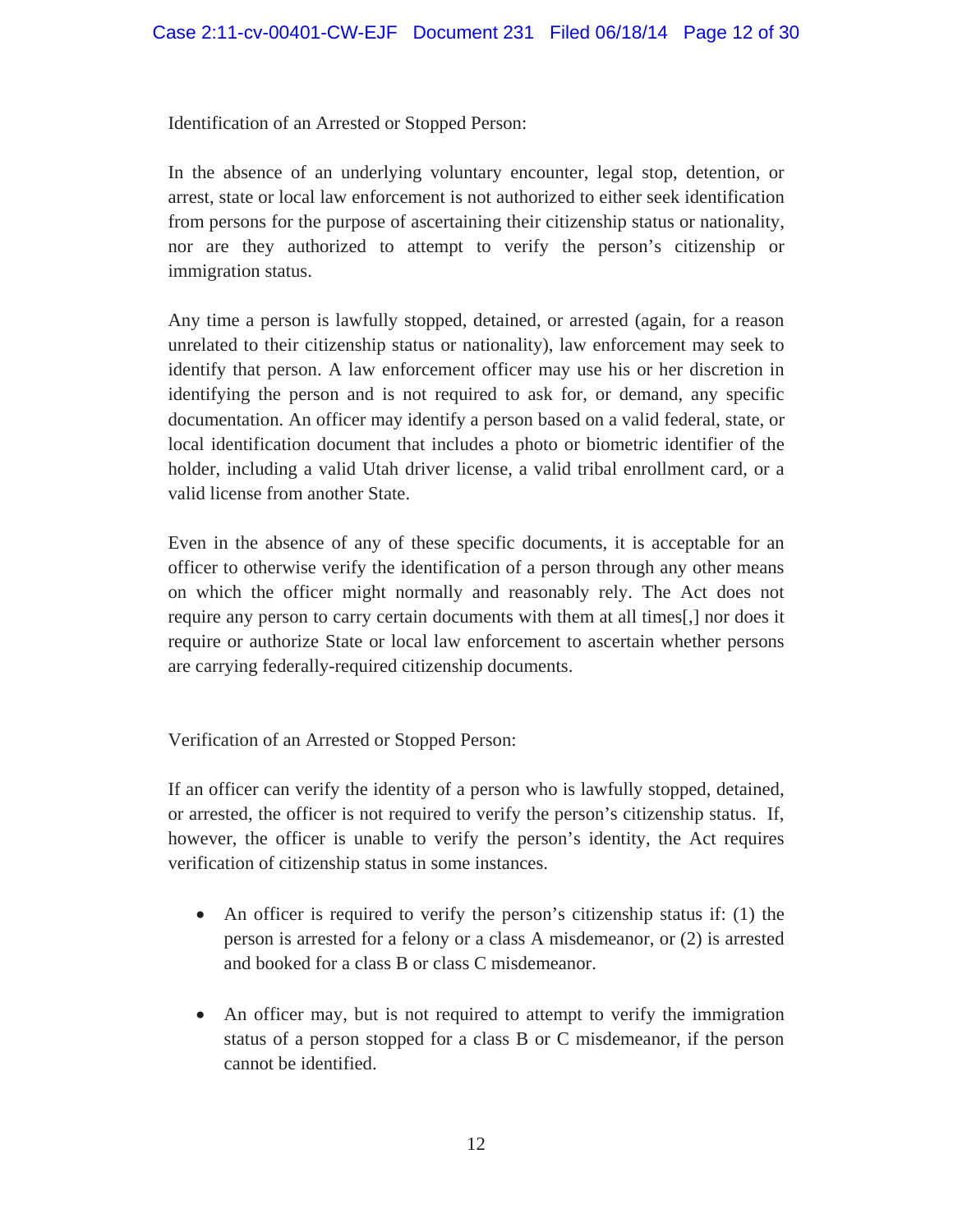Whenever an individual is arrested, verification should take place at the time of booking and not in the field.

Verification of immigration status can only be determined by the U.S. Department of Homeland Security (DHS), U.S. Immigration and Customs Enforcement (ICE), or other federal agency or law enforcement officer authorized to determine an alien's immigration status.

An officer's verification of immigration status may not measurably extend or prolong a stop or detention. Once the purpose for the underlying stop is complete, or if an arrestee is entitled to release from custody, law enforcement may not continue to detain the person solely for the purpose of verifying immigration status. Any further attempt to verify immigration status must be done without further detaining or maintaining control or custody over the person.

In the event the person is verified to be an alien unlawfully present in the United States, the law enforcement agency that has custody of the person shall request DHS to issue a detainer requesting transfer of the alien into federal custody.

An officer may forego verifying a person's immigration status if: (a) the determination could hinder or obstruct a criminal investigation; (b) the officer is acting as a school resource officer; or (c) a county or municipality has only one law enforcement officer on duty and response support from another law enforcement agency is not available.

*Utah Attorney General Mark Shurtleff, Opinion No. 2012-001* (hereinafter "*Shurtleff Op. No. 2012-001*").

A court may apply a proposed limiting construction when the statutory language is "*readily susceptible* to the narrowing construction." *ACLU v. Johnson*, 194 F.3d 1149, 1159 (10th Cir. 1999) (citing *Reno v. ACLU*, 521 U.S. 844, 884 (1997)). The court concludes that Section 3 is readily susceptible to the limiting construction stated in the Utah Attorney General's opinion because it merely clarifies existing language about when verification procedures may be applied and that such procedures may not inappropriately extend a stop, arrest, or detention. The court therefore adopts the construction.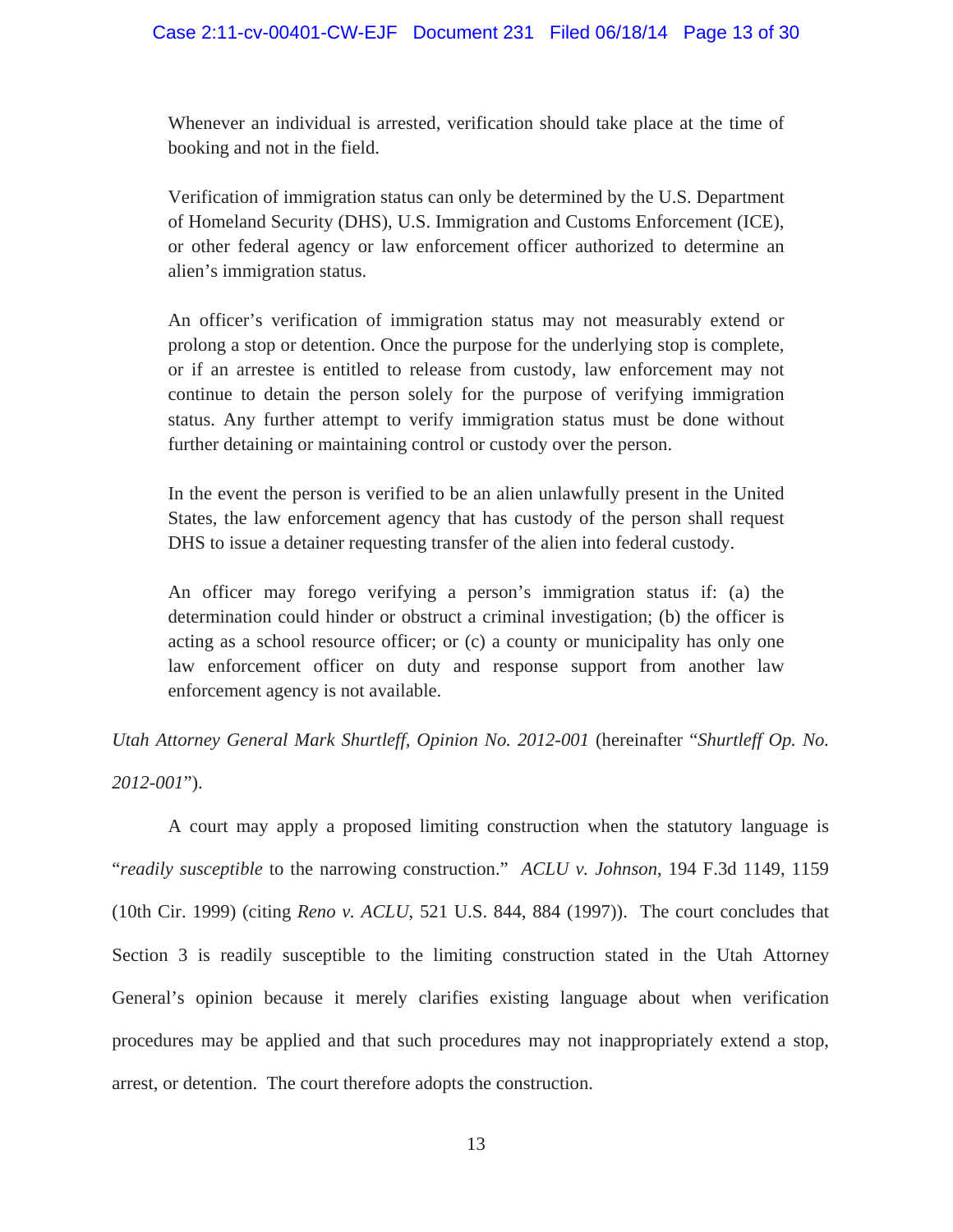#### Case 2:11-cv-00401-CW-EJF Document 231 Filed 06/18/14 Page 14 of 30

When Section 3 is interpreted thus, the principles set forth in *Arizona* lead to the conclusion that Section 3 is not preempted. Nor does it violate the Fourth Amendment or the Privileges and Immunities clause. Section 3 sets clear standards for when law enforcement officials may and may not verify immigration status. These standards fall within the constitutional bounds of reasonableness. Section 3 only requires officials to conduct a status check during the course of an authorized, lawful detention or after a detainee has been released. It does not provide an independent basis for stops, detentions or arrests. Nor may a stop, detention, or arrest be prolonged merely to confirm a person's immigration status. Finally, the communication regarding immigration status required by Section 3 does not interfere with federal regulatory schemes because it has been invited and encouraged by the federal government.

Therefore, to the extent Section 3 is interpreted consistent with the limiting construction in the Utah Attorney General's Opinion, La Raza's challenges fail, and its Motion for Preliminary Injunction, with respect to Section 3, is denied.

#### **III. SECTION 4**

#### **A. Challenges**

Plaintiff La Raza challenges Section 4 of H.B. 497. Section 4 provides that an individual may be presumed to be lawfully present in the United States, for the purpose of status verification, if the person provides an authentic copy of one of the following documents:

- A valid Utah driver license issued on or after January 1, 2010.
- A valid Utah identification card, issued on or after January 1, 2010.
- A valid tribal enrollment card, or other form of valid tribal membership which includes a photo.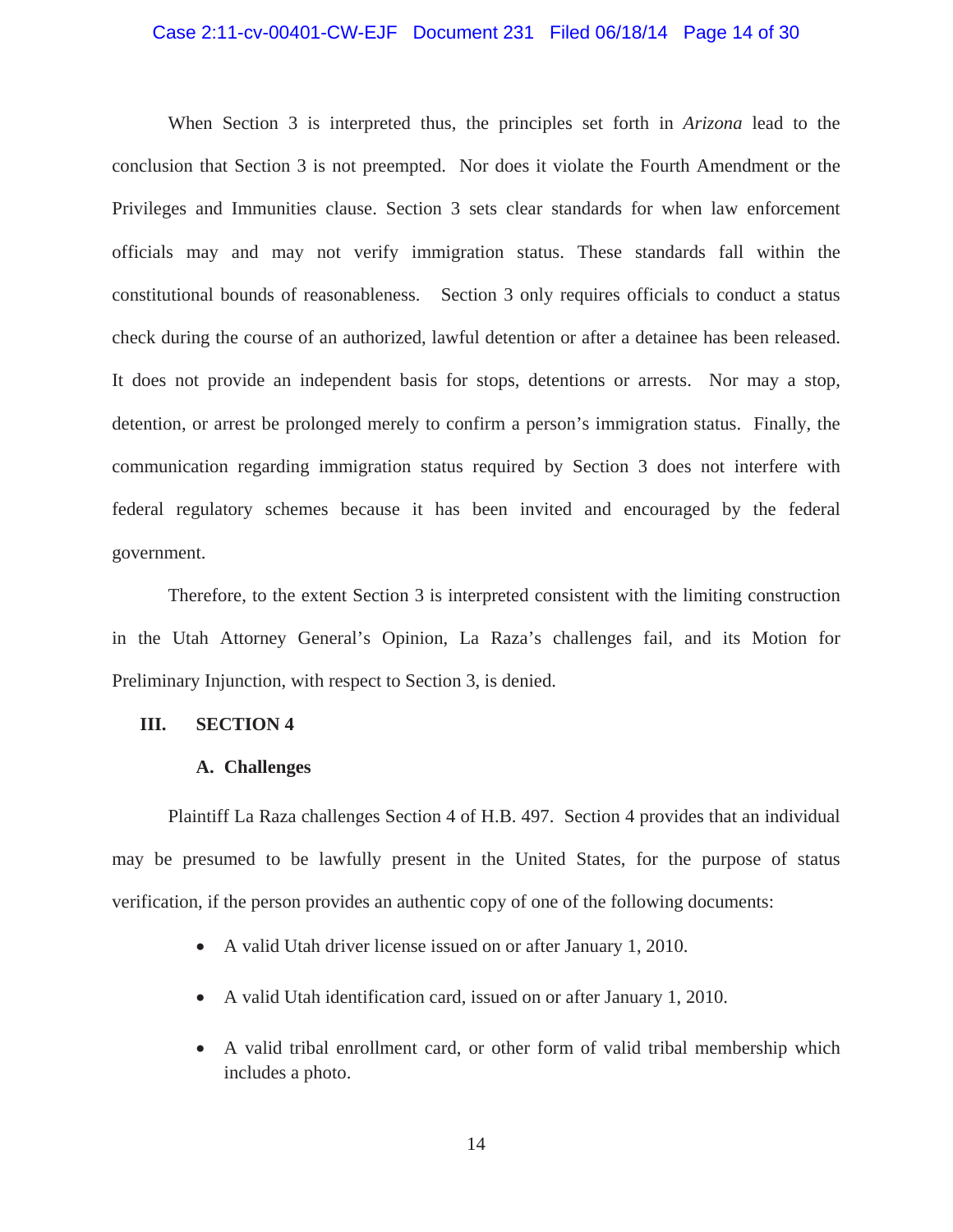• A valid identification document that includes a photo or biometric identifier and is issued by a federal, state, or local governmental agency that requires proof of verification of legal presence in the United States as a condition of issuance of the document.

Utah Code Ann. § 76-9-1004(1)(a)-(d).<sup>12</sup>

A person also may be presumed to be lawfully present if the person makes a statement or affirmation that he or she is a United States citizen or national. Utah Code Ann. § 76-9-1004(2). This presumption may be rebutted, however, if an officer has reasonable suspicion to believe the person's statement is false. *Id.* Additionally, Section 4 does not afford a non-citizen the opportunity to make an affirmation of being lawfully present in the United States. La Raza argues that Section 4 is preempted because "it creates an obstacle for the federal government's ability to properly allocate its resources" with respect to immigration enforcement, and it results in conflicting priorities. (Dkt. No. 116, at 7; Dkt. No. 195, at 10). In particular, it contends the section creates a *de facto* registration requirement. It further contends Section 4 acts together with Section 3 to authorize or mandate (1) detention without a lawful, independent basis; (2) violation of the Fourth Amendment because it allows for prolonged detention of individuals without a reasonable suspicion of illegal activity; and (3) interference with the Right to Travel. (Dkt. No. 37, at 27-31; Dkt. No. 195, at 5, 10).

# **B. Legal Principles**

In *Arizona*, the Supreme Court considered a provision of S.B. 1070 that made it a misdemeanor for the "willful failure to complete or carry an alien registration document . . . in

<sup>&</sup>lt;sup>12</sup> This section has been amended to also recognize a valid resident immigration permit issued pursuant to the Utah Pilot Sponsored Resident Immigration Program. *See* Utah Code Ann. § 76-9-1004(1)(e). That new provision, however, is not before the court. Consequently, the court does not address it here.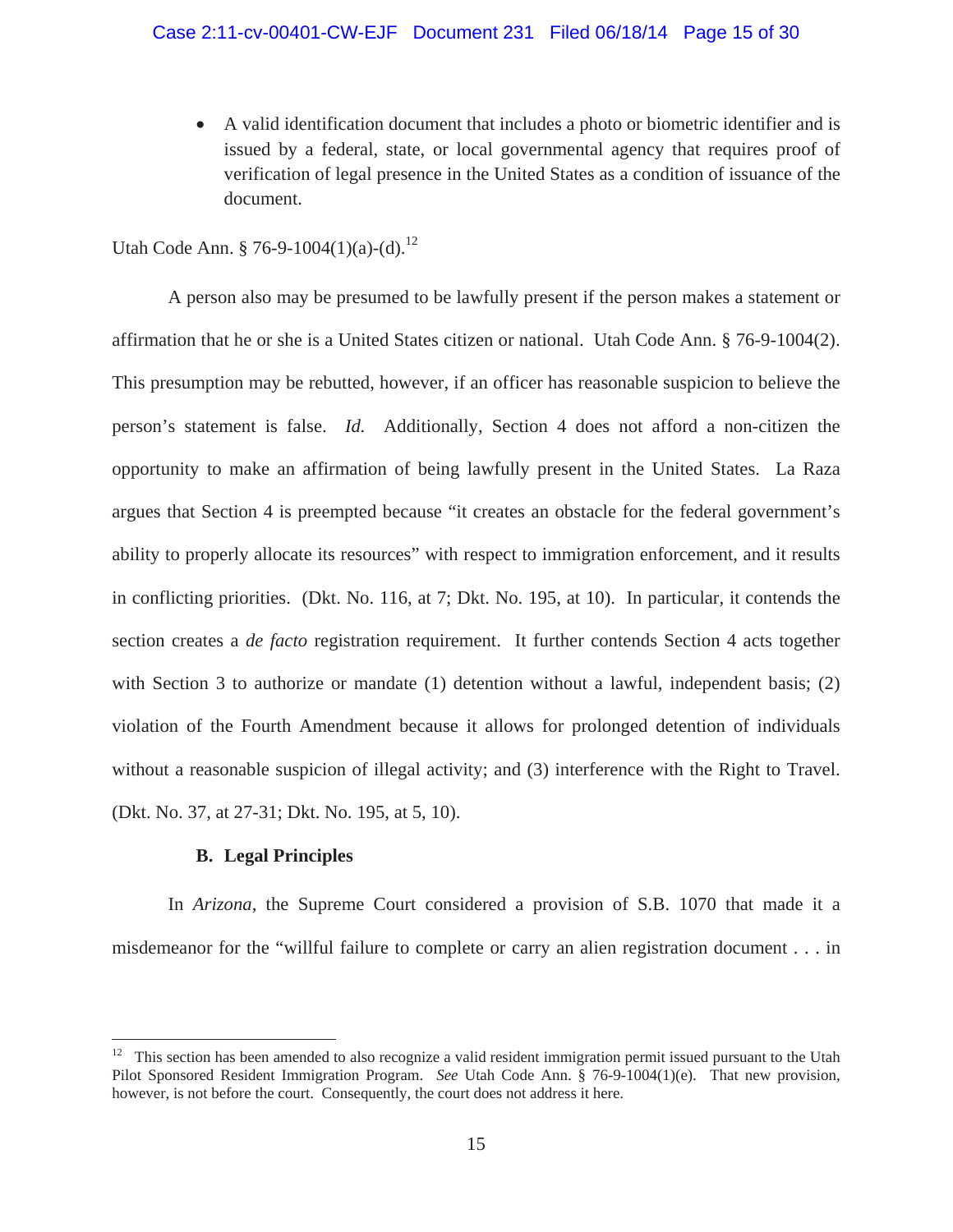# Case 2:11-cv-00401-CW-EJF Document 231 Filed 06/18/14 Page 16 of 30

violation of 8 United States Code section 1304(e) or 1306(a)."13 *Arizona*, 132 S. Ct. at 2501 (citing Ariz. Rev. Stat. Ann. § 13-1509(A) (West Supp. 2011)). Arizona's state provision had the same aims as the federal scheme, and in many ways mirrored federal regulation. The Court concluded, however, that the Arizona law was conflict preempted because it required prosecution and eliminated probation as a possible sentence for the offense of failing to register. *Id.* at 2503. Those two requirements conflicted with Congress' carefully balanced policy decisions.

Additionally, the Court held that this provision was field preempted because Congress had extensively regulated the field of alien registration. *Arizona*, 132 S. Ct. at 2502-2503. Under federal regulation, an alien must register and carry proof of registration at all times. *See* 8 U.S.C. §§ 1304, 1306. Arizona, however, made it a new crime to fail to comply with existing regulation. This added an additional regulation to an area in which Congress had already legislated. Accordingly, the Supreme Court held Arizona had acted beyond its scope of authority by legislating in the field of alien registration, which had already been fully occupied.

### **C. Application**

 In contrast to the Arizona statute, the Utah legislature has not imposed on aliens any new requirement to register, nor has it made failure to register a state offense. Rather, Section 4 simply outlines what forms of identification (or what affirmations) constitute acceptable verification of immigration status, in accordance with the otherwise constitutionally permissible requirement of Section 3 to verify immigration status in certain situations. It does not take away from, nor does it even seek to compliment the federal regulatory scheme. It merely defines more clearly the parameters of Section 3, which this court has just found to be a permissible exercise

<sup>&</sup>lt;sup>13</sup> This provision was contained in Section 3 of Arizona's S.B. 1070, which should not be confused with Section 3 of Utah's H.B. 497.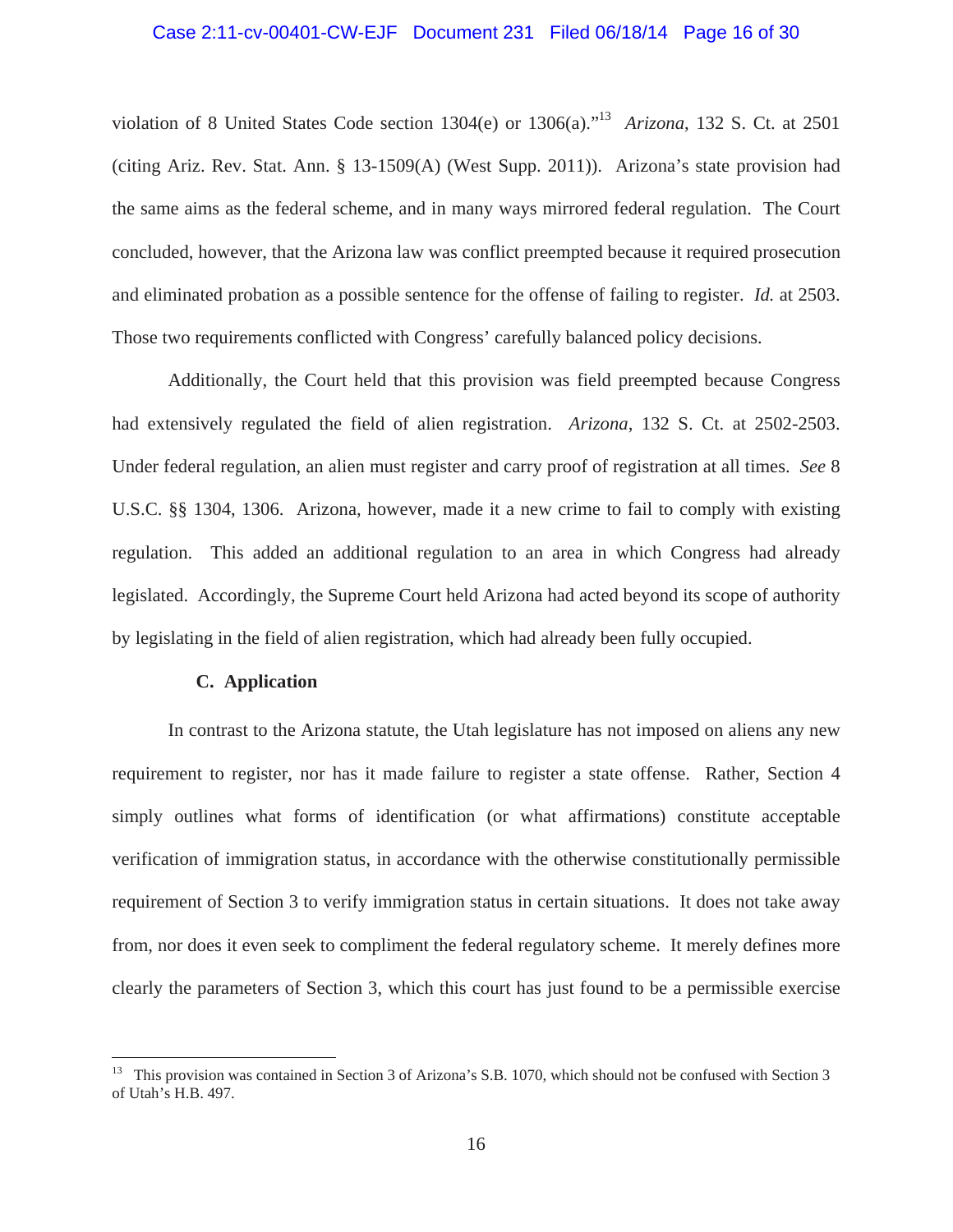#### Case 2:11-cv-00401-CW-EJF Document 231 Filed 06/18/14 Page 17 of 30

of state legislative powers. Unlike in *Arizona*, Section 4 is not a regulation at all. Therefore, the argument that it provides an independent basis for detention fails.

This is especially so when interpreted in light of the following limiting construction contained in the Utah Attorney General Opinion.

In the absence of an underlying voluntary encounter, legal stop, detention, or arrest, state or local law enforcement is not authorized to either seek identification from persons for the purpose of ascertaining their citizenship status or nationality, nor are they authorized to attempt to verify the person's citizenship or immigration status.

# *Shurtleff Op. No. 2012-001*, at 1.

 The statute's language and the limiting construction negate La Raza's assertion that Section 4 "operates as a *de facto* alien registration law, requiring non-citizens to carry a stateapproved qualifying identity document in order to avoid extended police questioning each time they encounter law enforcement." La Raza's Mot. for Preliminary Inj., at 24 (Dkt. No. 37). As discussed above, neither Section 3 nor Section 4 permit prolonging a stop, detention, or arrest to verify a person's immigration status. Moreover, the limiting construction provides, "The Act does not require any person to carry certain documents with them at all times nor does it require *or authorize* State or local law enforcement to ascertain whether persons are carrying federally-required citizenship documents." *Shurtleff Op. No. 2012-001*, at 1 (emphasis added).

 Rather, Section 4 only addresses "[g]rounds for presumption of lawful presence." Utah Code Ann. § 76-9-1004 (section heading). It does not provide an exhaustive mechanism for verifying status during the *lawful* stops, detentions, or arrests contemplated by Section 3. Indeed, Section 3 and the limiting construction expressly allow for an officer to use "any other means on which the officer might normally and reasonably rely" to verify a person's identity and status. *See Shurtleff Op. No. 2012-001*, at 1; *see also* Utah Code Ann. § 76-9-1003(1)(a)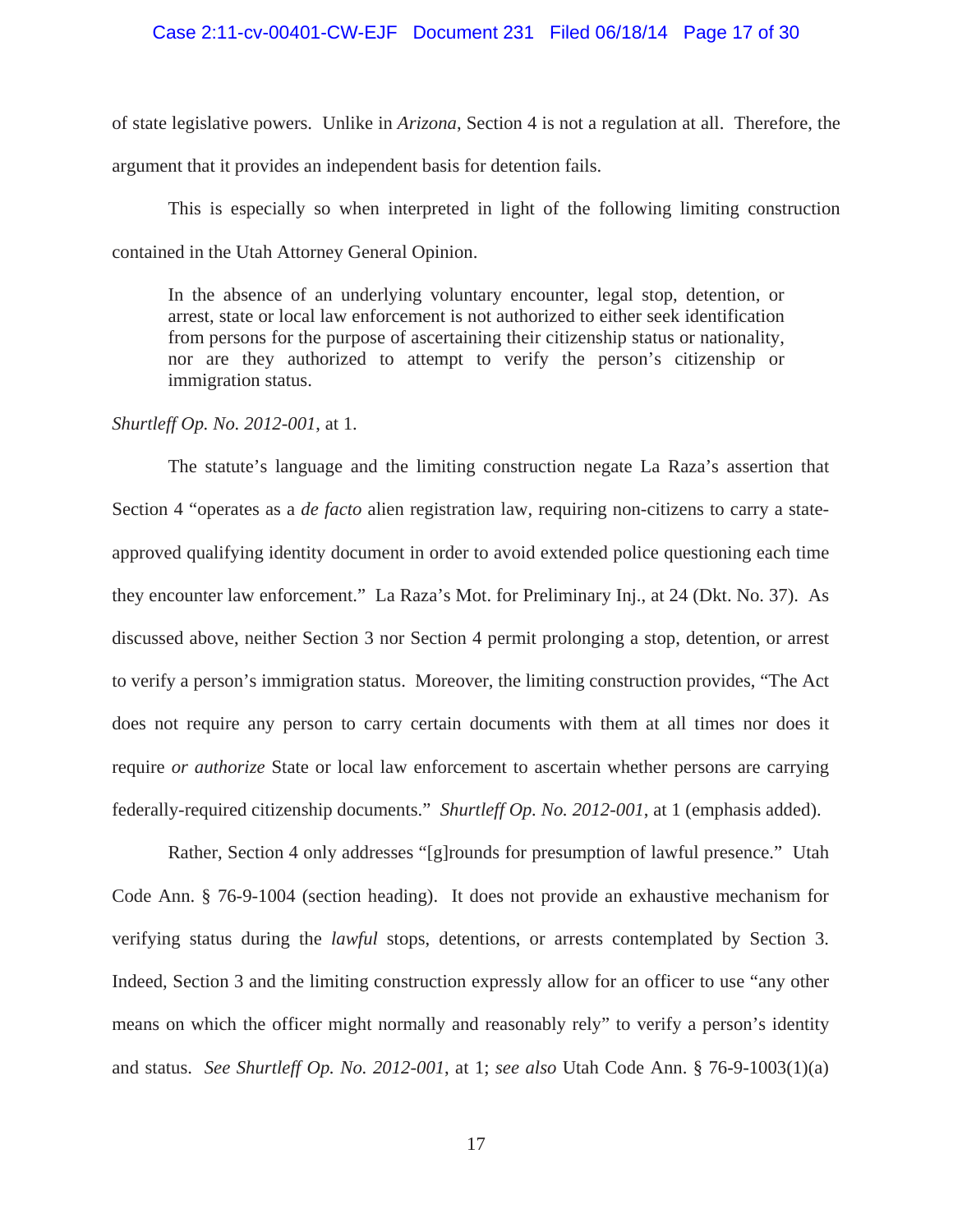## Case 2:11-cv-00401-CW-EJF Document 231 Filed 06/18/14 Page 18 of 30

(stating only when an "officer is otherwise unable to verify the identity of the person," may an officer proceed with additional identification steps).

Thus, so long as Section 4 is interpreted in accordance with the limiting construction there is no field or conflict preemption. Nor, as discussed with Section 3, is there any violation of constitutional rights. If Section 4 were afforded an interpretation which allowed for broader detentions, it might be problematic. But, as in *Arizona*, there is no evidence that this has or will happen. La Raza's argument therefore fails, and its Motion for Preliminary Injunction, with respect to Section 4, is denied.

## **IV. SECTION 5**

# **A. Challenges**

La Raza challenges Section 5 of H.B. 497. Section 5 permits a state or local law enforcement agency to securely transport an alien who is lawfully in the custody of the agency, and whom the agency has verified is unlawfully present in the country, to an in-state federal detention facility, or with the permission of the federal agency, to a federal facility outside state boundaries. La Raza argues that this provision is both conflict and field preempted, and that it violates the Fourth Amendment. (Dkt. No. 202).

# **B. Legal Principles**

In *Arizona*, the Court did not directly address any such provision of law. Nevertheless, several principles articulated therein are relevant and applicable. First, as stated earlier, under the theory of field preemption, it is well established that congressional "intent to displace state law altogether can be inferred from a framework of regulation 'so pervasive . . . that Congress left no room for the States to supplement it' or where there is a 'federal interest . . . so dominant that the federal system will be assumed to preclude enforcement of state laws on the same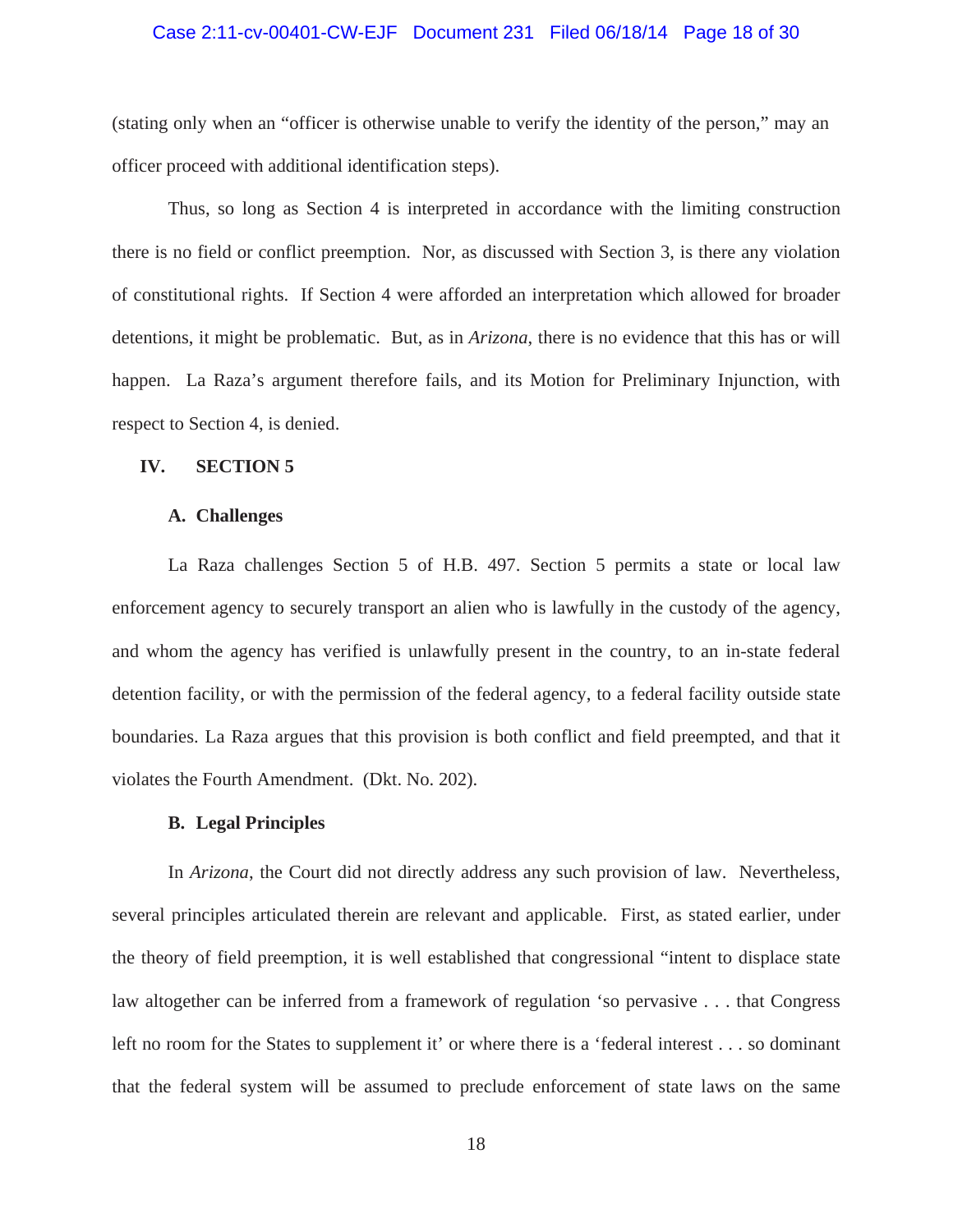# Case 2:11-cv-00401-CW-EJF Document 231 Filed 06/18/14 Page 19 of 30

subject.'" *Arizona*, 132 S. Ct. at 2501 (quoting *Rice v. Santa Fe Elevator Corp.,* 331 U.S. 218, 230 (1947) (other citation omitted)) (alteration in original). The Court in *Arizona*, however, only inferred such intent in one area of immigration regulation – alien registration. Also relevant is the principle of conflict preemption, which preempts state legislation which conflicts with Congressional objectives and policies and the accomplishment of those objectives and policies, as discussed, *supra*. Finally, because La Raza's makes a facial challenge, it may "only succeed . . . by establishing that no set of circumstances exists under which the Act would be valid, i.e., that the law is unconstitutional in *all* of its applications." *Wash. State Grange v. Wash. State Republican Party*, 552 U.S. 442, 449 (2008) (emphasis added) (quotations and alteration omitted).

# **C. Application**

 La Raza contends that Utah is field preempted from regulating the detention and transport of unlawful aliens in any way. Yet, La Raza actually admits in an earlier section of their argument that federal law specifically provides for state participation in federal immigration enforcement. *See* Dkt. No. 202, at 5. If such participation is statutorily permitted, even under limited circumstances, then it cannot be said to be field preempted.

 La Raza also argues that Section 5 conflicts with provisions of the Immigration and Nationality Act ("Immigration Act"), because it supersedes the specific grant of authority expressly made in the Immigration Act. La Raza argues that the Immigration Act's complex scheme only allows for state enforcement of immigration in "four narrow instances" (1) making arrests for crimes of transporting, smuggling, or harboring certain aliens, (2) arrest and detention for illegal reentry by a deported felon, with confirmation of status from a federal agency, (3) pursuant to the Attorney General's power to authorize local officials to enforce immigration laws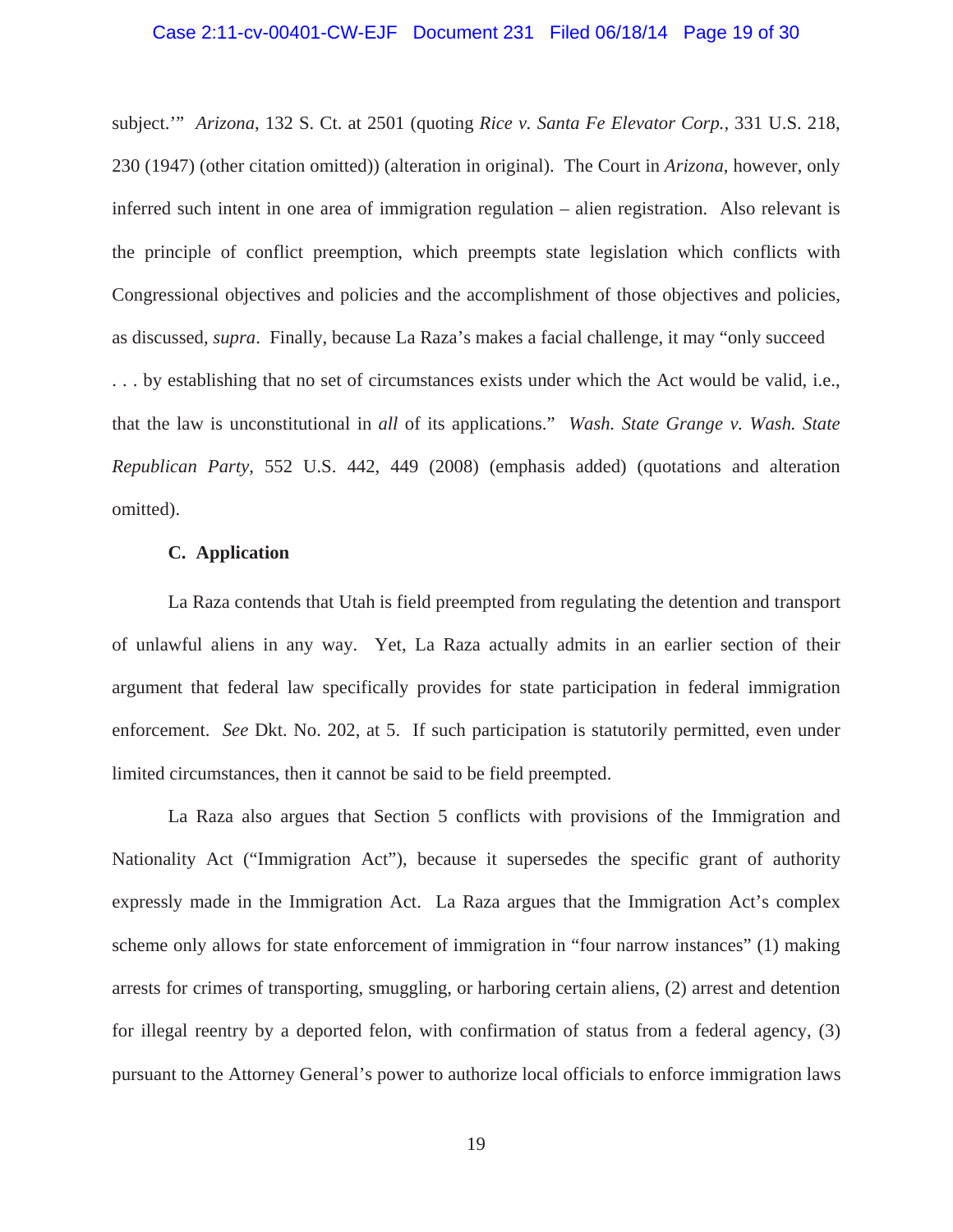# Case 2:11-cv-00401-CW-EJF Document 231 Filed 06/18/14 Page 20 of 30

under certain circumstances, and (4) under written agreement with the Attorney General.<sup>14</sup> *Id.* La Raza characterizes the ability to detain and transport aliens under Section 5 as "independent" and "unilateral" authority, not granted by the Immigration Act. *Id*.

 If Section 5 were read in isolation, this argument may have some merit. Statutes, however, must be construed to give meaning to all of their parts. *Bridger Coal Co./Pacific Minerals Inc. v. Director, Office of Workers' Comp. Programs*, 927 F.2d 1150, 1153 (10th Cir. 1991) ("We will not construe a statute in a way that renders words or phrases meaningless, redundant, or superfluous.") (citations omitted)). Moreover, when construing a statute, "the elementary rule is that every reasonable construction must be resorted to, in order to save a statute from unconstitutionality." *Edward J. DeBartolo Corp. v. Fla. Gulf Coast Bldg. & Const. Trades Council*, 485 U.S. 568, 575 (1988) (quotations and citation omitted).

 Applying these principles, Section 5 must be considered in context and read in relation to other relevant sections, especially Section 3. Pursuant to Subsection (4) of Section 3, a local official must request that federal officials issue a detainer requesting transfer of the illegal alien into federal custody. The court construes this to mean the local official can act neither independently nor unilaterally when transporting an illegal alien to a federal detention facility instate. Rather, the local official must obtain a detainer before transporting the individual to such a facility. Likewise, Section 5 provides that local officials may only transport aliens in their custody out of state with the "concurrence" of federal officials. When read in conjunction with Section 3(4), the problems alleged by La Raza are not supported. Thus, because the regulation neither creates an obstacle to the accomplishment of federal immigration policy, nor makes compliance with both the overall scheme and state law impossible, there is no conflict preemption.

<sup>14</sup> *See also Arizona*, 132 S. Ct. at 2506.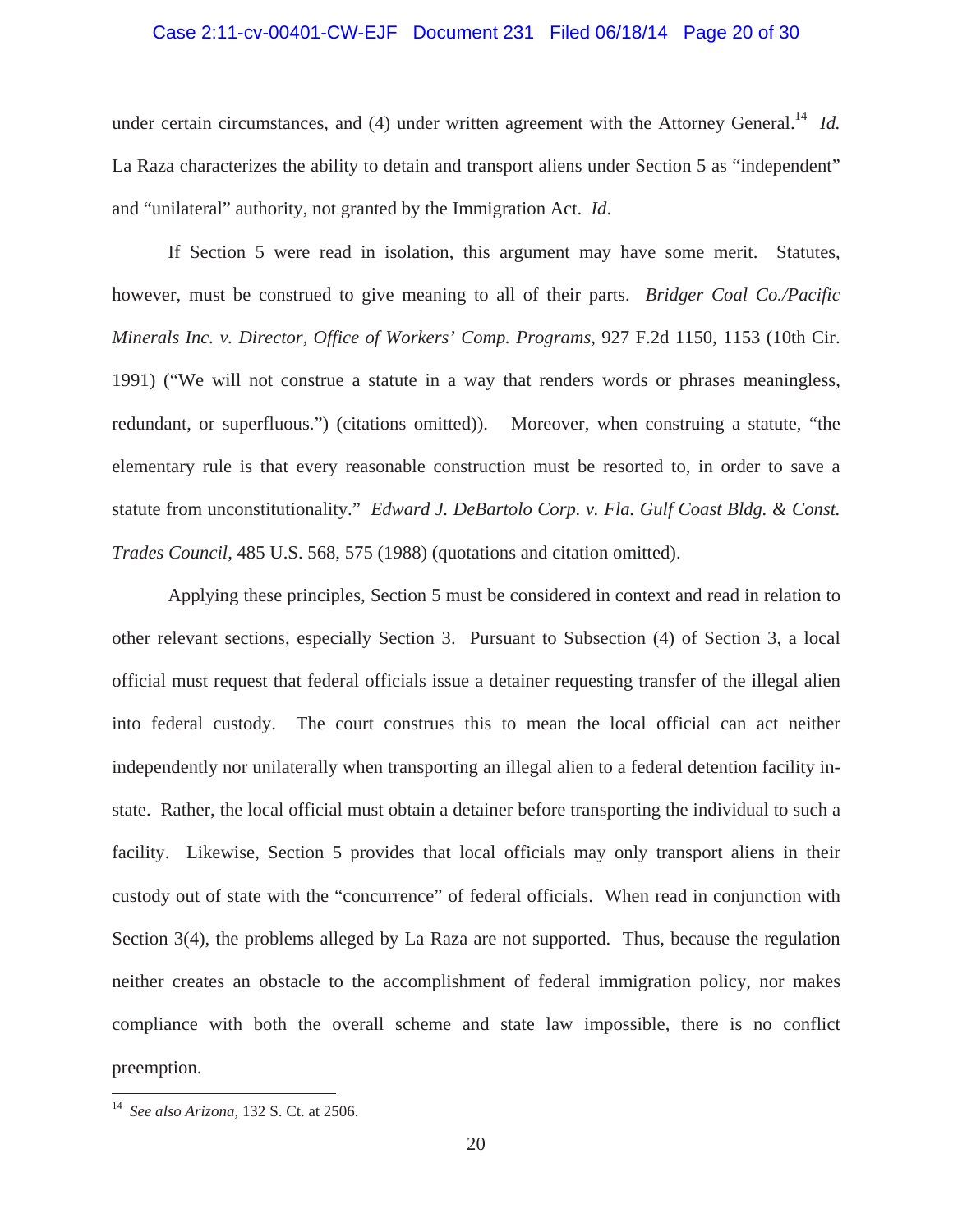## Case 2:11-cv-00401-CW-EJF Document 231 Filed 06/18/14 Page 21 of 30

 Finally, although transportation of aliens takes time, there is no evidence that it unreasonably prolongs the detention of individuals in violation of the Fourth Amendment. Reading Section 5 in conjunction with the rest of H.B. 497 and the limiting construction, it is obvious that officials must have a lawful stop, detention, or arrest as a predicate to any verification, that verification may not prolong any such detention, that transportation may only take place when an individual is lawfully in custody of state officials, and that the state official must have authorization to transport the individual to a federal detention facility. If any of the predicates are missing, transportation of the individual is not permissible. If the person is lawfully in custody, then the stop is, by definition, not unreasonably prolonged. Therefore, there is no Fourth Amendment violation.

 Thus, La Raza's arguments fail, and its Motion for Preliminary Injunction, with respect to Section 5 is denied. (Dkt. No. 201.)

# **V. SECTION 6**

## **A. Challenges**

La Raza challenges Section 6 of H.B. 497. Section 6 has two subsections. The first subsection prohibits local government from enacting an ordinance, regulation, or policy to limit assisting "the federal government in the enforcement of any federal law or regulation governing immigration." Utah Code Ann. § 76-9-1006(1). The second subsection prohibits local government from enacting an ordinance, regulation, or policy that limits "the authority of any law enforcement agency to investigate or enforce any violation" of two specific federal misdemeanors, namely, willful failure to register as an alien and willful failure to personally possess an alien registration document. La Raza argues Section 6 is an impermissible, fieldpreempted regulation of alien registration.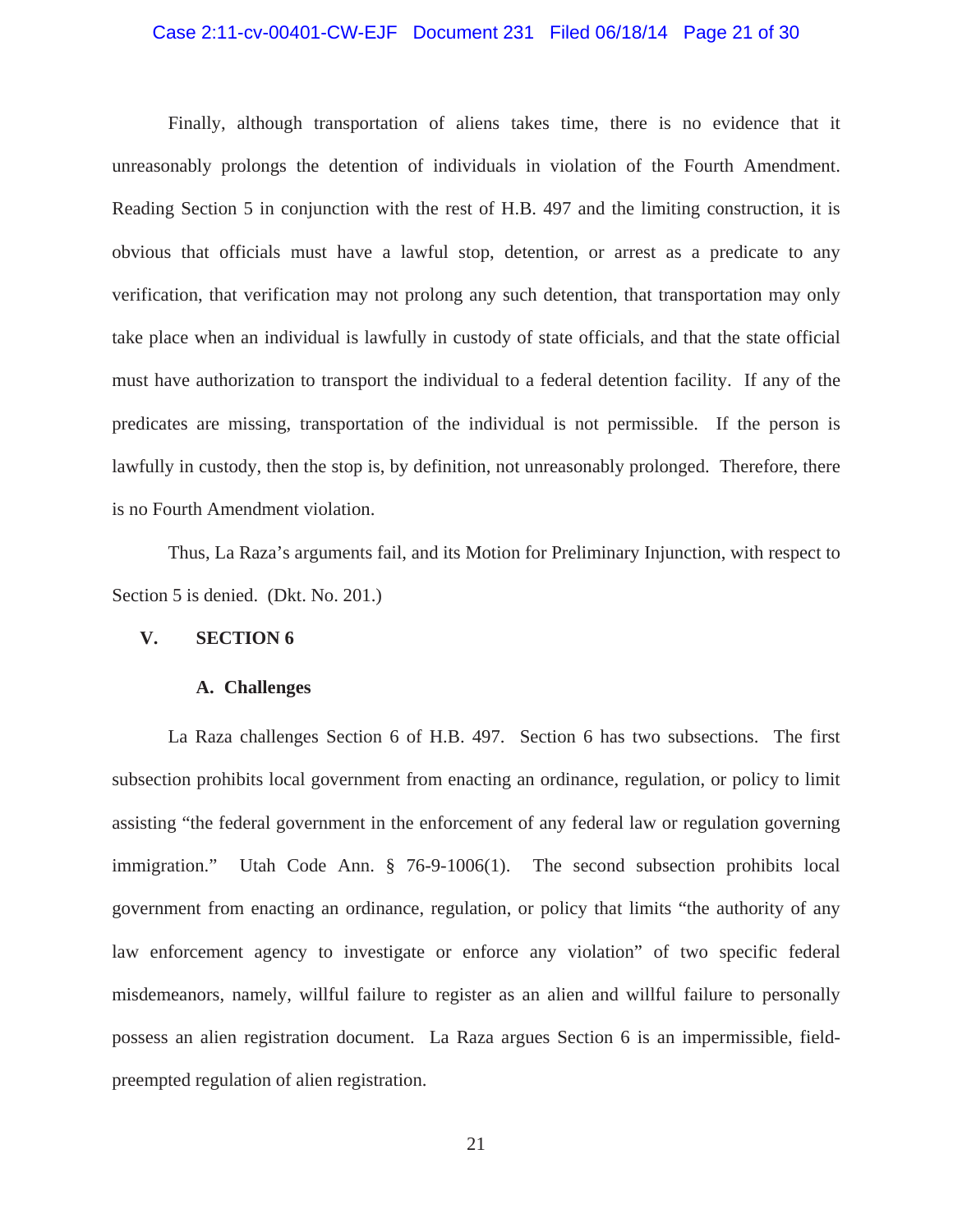# **B. Legal Principles**

As discussed above, the legal province of immigration regulation, as a whole, is not a field preempted area of law. As also discussed above, however, the Supreme Court held in *Arizona* that Section 3 of S.B. 1070 was field preempted because it attempted to legislate in the area of alien registration – a field already fully occupied by federal law.

In reaching that conclusion, the Court reasoned that there was no room in the "complete" and "comprehensive" alien registration framework for Section 3, which made it a state crime to willfully fail to complete or carry an alien registration document. *Arizona*, 132 S. Ct. at 2501- 2502. The Court cited *Hines* in which it held that, "because this 'complete scheme . . . for the registration of aliens' touched on foreign relations, it did not allow the States to 'curtail or compliment' federal law." *Id.* (quoting *Hines v. Davidowitz*, 312 U.S. 52, 66 (1941)) (alteration in original). The Court then unequivocally declared "[t]he framework enacted by Congress leads to the conclusion here, as it did in *Hines*, that the Federal Government has occupied the field of alien registration," and "[w]here Congress occupies an entire field, as it has in the field of alien registration, even complementary state regulation is impermissible." *Id.* at 2502 (citations omitted).

# **C. Application**

Section 6 of H.B. 497 reads as follows:

A state or local governmental agency of this state, or any representative of the agency, may not:

(1) limit or restrict by ordinance, regulation, or policy the authority of any law enforcement agency or other governmental agency to assist the federal government in the enforcement of any federal law or regulation governing immigration; or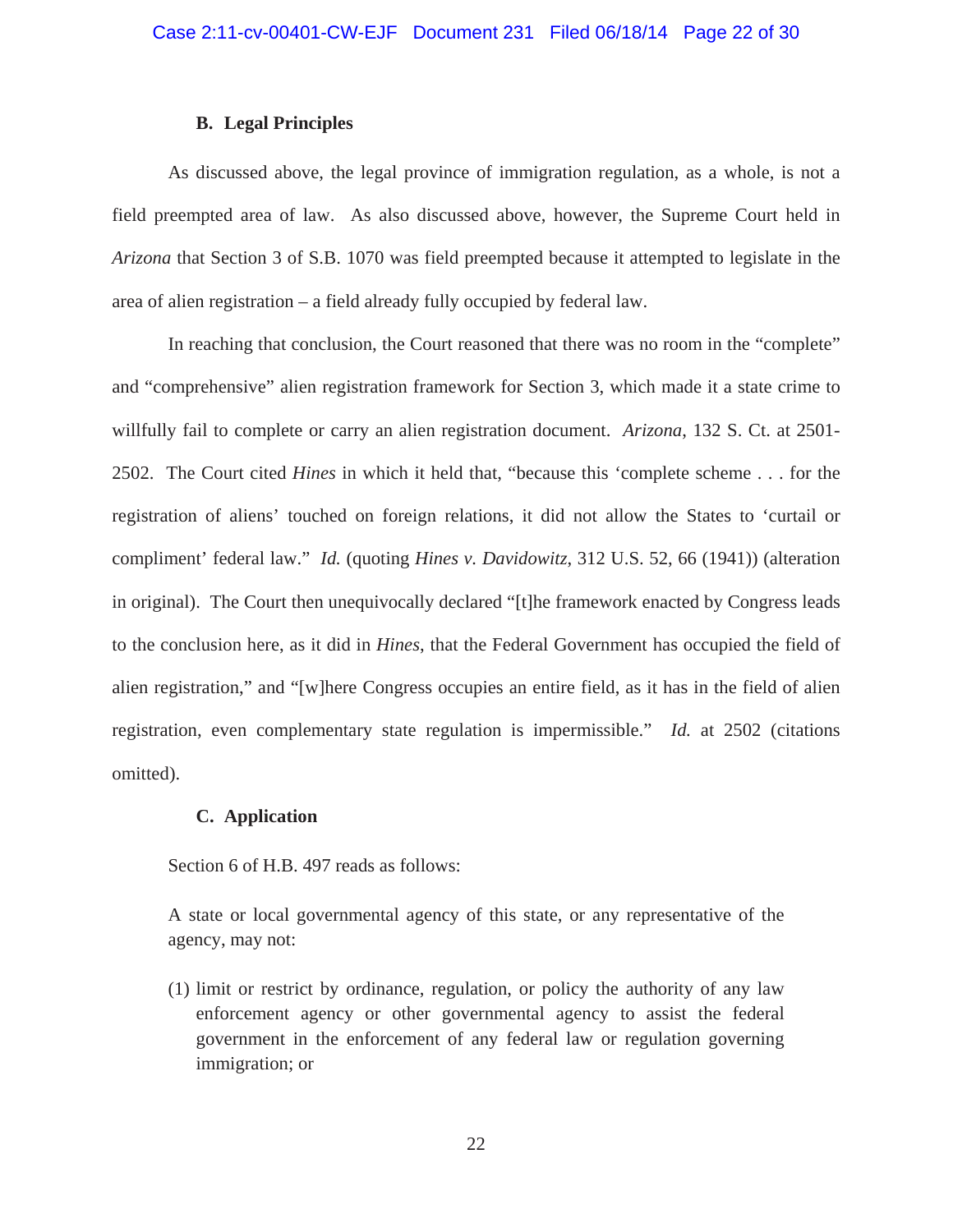(2) limit or restrict by ordinance, regulation, or policy the authority of any law enforcement agency to investigate or enforce any violation of the federal misdemeanor offenses of willful failure to register as an alien or willful failure to personally possess an alien registration document as required by 8 U.S.C. Sec. 1304(e) or 1306(a).

Utah Code Ann. § 76-9-1006.

 Applying *Arizona*, the second subsection of Section 6 is impermissible because it seeks to regulate, albeit by way of encouraging cooperation, in the field of alien registration, which is fully occupied. *Arizona* makes clear that any regulation in the field of alien registration, regardless of what type, is preempted. Thus, the second subsection of Section 6 must be enjoined.

 The first subsection of Section 6, however, does not specifically regulate in a field preempted area, and to the extent the assistance given to federal agencies is invited, as provided for in statute, or as authorized by the Attorney General, either by oral invocation or written agreement, it is not problematic.<sup>15</sup> Specifically, the statutory language that allows a local government "to assist the federal government in the enforcement of any federal law or regulation governing immigration," must be read to include assistance only with those activities that have been invited or expressly authorized. Otherwise, a local government would be acting beyond the scope of their authority and contrary to Section 9 of the Act, which states the Act must be implemented "in a manner that is consistent with federal laws that regulate immigration." Utah Code Ann. § 76-9-1009.

 Thus, to the extent that La Raza challenges subsection two of Section 6 as an impermissible regulation of alien registration, La Raza's Motion for Preliminary Injunction is

<sup>&</sup>lt;sup>15</sup> It is also relevant to note the existence of 8 U.S.C. § 1357(g)(10)(B), which permits state officers "to cooperate with the Attorney General in the identification, apprehension, detention, or removal of aliens not lawfully present in the United States." To the extent "assistance" in paragraph one of Section 6 is interpreted to mean the same thing as "cooperate" in Section  $1357(g)(10)(B)$ , this reinforces the conclusion that it is not problematic.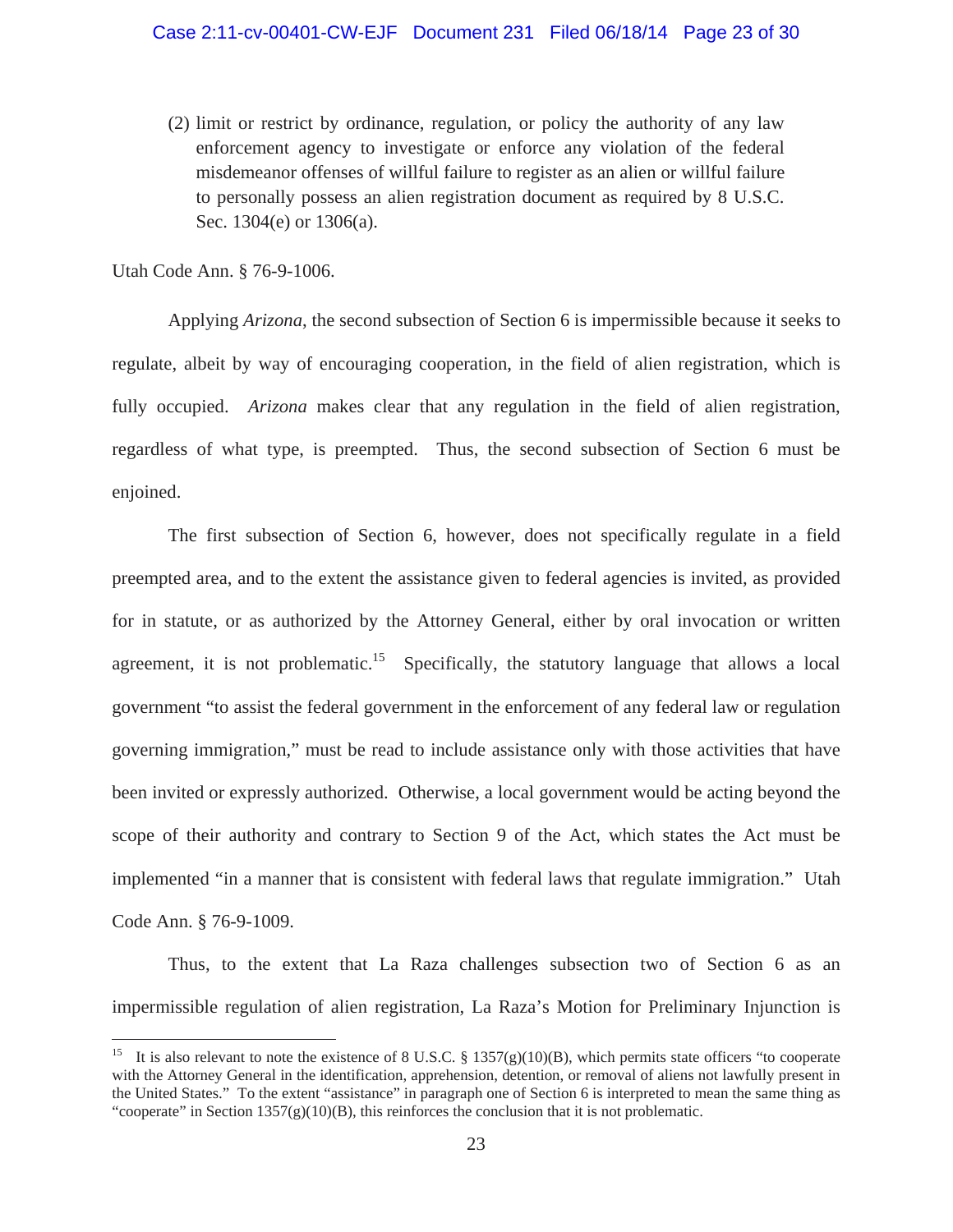# Case 2:11-cv-00401-CW-EJF Document 231 Filed 06/18/14 Page 24 of 30

granted and § 76-9-1006(2) is enjoined. To the extent subsection one of Section 6 does not intrude on the field of alien regulation, and any participation by local authorities is invited or expressly authorized by the federal government, La Raza's challenge fails, and La Raza's Motion for Preliminary Injunction is denied with respect to subsection one of Section 6.

# **VI. SECTION 7**

Neither La Raza nor the United States directly challenge Section 7 of H.B. 497. Section 7 permits local government agencies to send, receive, and maintain information related to the immigration status of an individual by communicating with federal, state, or local government agencies for any lawful purpose. Utah Code Ann. § 76-9-1007. Because there is no direct challenge to this provision, the court does not address it.

# **VII. SECTION 8**

Neither La Raza nor the United States specifically challenges Section 8 of H.B. 497. Section 8 requires agencies that provide state or local public benefits under 8 U.S.C. § 1621 to verify immigration status before providing benefits, except as otherwise exempted by federal law. Verification is done by signing a certificate of compliance confirming eligibility for public benefit, under penalty of perjury. Utah Code Ann. § 76-9-1008. Because there is no direct challenge to this provision, the court does not address it.

### **VIII. SECTION 9**

Neither La Raza nor the United States directly challenge Section 9 of H.B. 497. Section 9 reads, in its entirety: "All state and local agencies shall implement this part in a manner that is consistent with federal laws that regulate immigration, protect the civil rights of all persons, and establish the privileges and immunities of United States Citizens." Utah Code Ann. § 76-9-1009. Because there is no direct challenge to this provision, the court does not address it.

24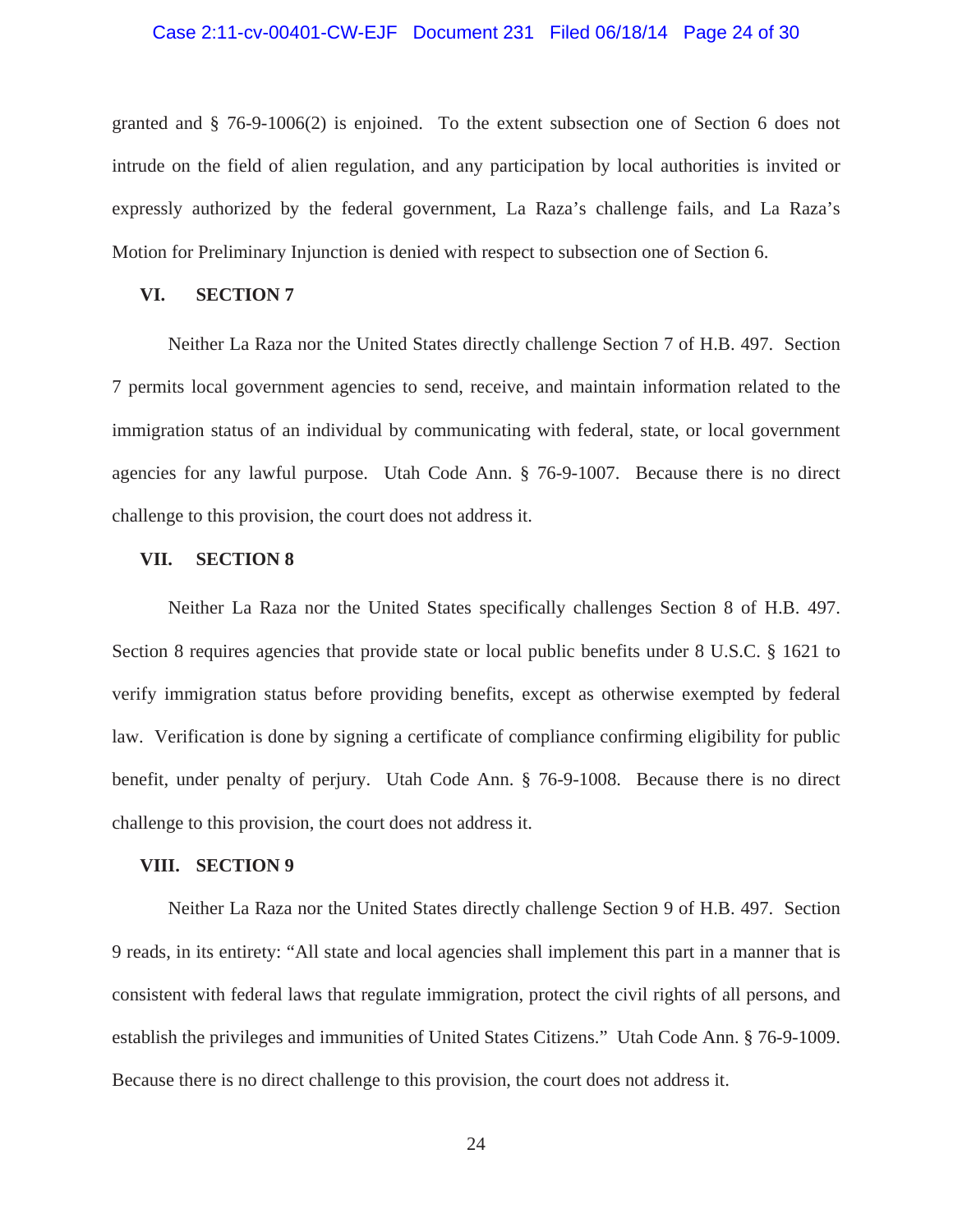# **IX. SECTION 10**

## **A. Challenges**

Both La Raza and the United States challenge Section 10 of H.B. 497. Section 10 makes it a crime to encourage or induce an alien to enter Utah or to engage in a conspiracy to harbor an alien for commercial or private gain. Utah Code Ann. 76-10-2901. La Raza argues that this provision is both field and conflict preempted. The United States argues that this provision is similarly preempted under the Supreme Court's ruling in *Arizona*.

# **B. Legal Principles**

The Federal Government has significant authority to regulate immigration. *Arizona*, 132 S. Ct. at 2510. As part of this authority, the government regulates the conditions of aliens' lawful entry and movement within the country. *Mathews v. Diaz*, 426 U.S. 67, 84 (1976) ("[I]t is the business of the political branches of the Federal Government, rather than that of either the States or the Federal Judiciary, to regulate the conditions of entry and residence of aliens."). Pursuant to this authority, Congress has enacted a detailed set of controls and sanctions for those who unlawfully enter the United States, and those who help them to do so. *See* Part VIII of Chapter 12 of the Immigration and Nationality Act; 8 U.S.C. §§ 1325, 1326 (regarding unlawful entry); § 1323 (penalizing persons for unlawfully bringing aliens into the United States); § 1324 (penalizing persons for bringing in or harboring certain aliens); § 1327 (penalizing persons who assist certain inadmissible aliens to enter the country); § 1328 (penalizing the importation of aliens for immoral purposes). These statutory provisions provide criminal sanctions for those who assist or aid in entry. *See* Dkt. No. 137, at 20.

As discussed above, when the Federal Government systematically and comprehensively regulates in a given area, states may be preempted from legislating in the same area, even if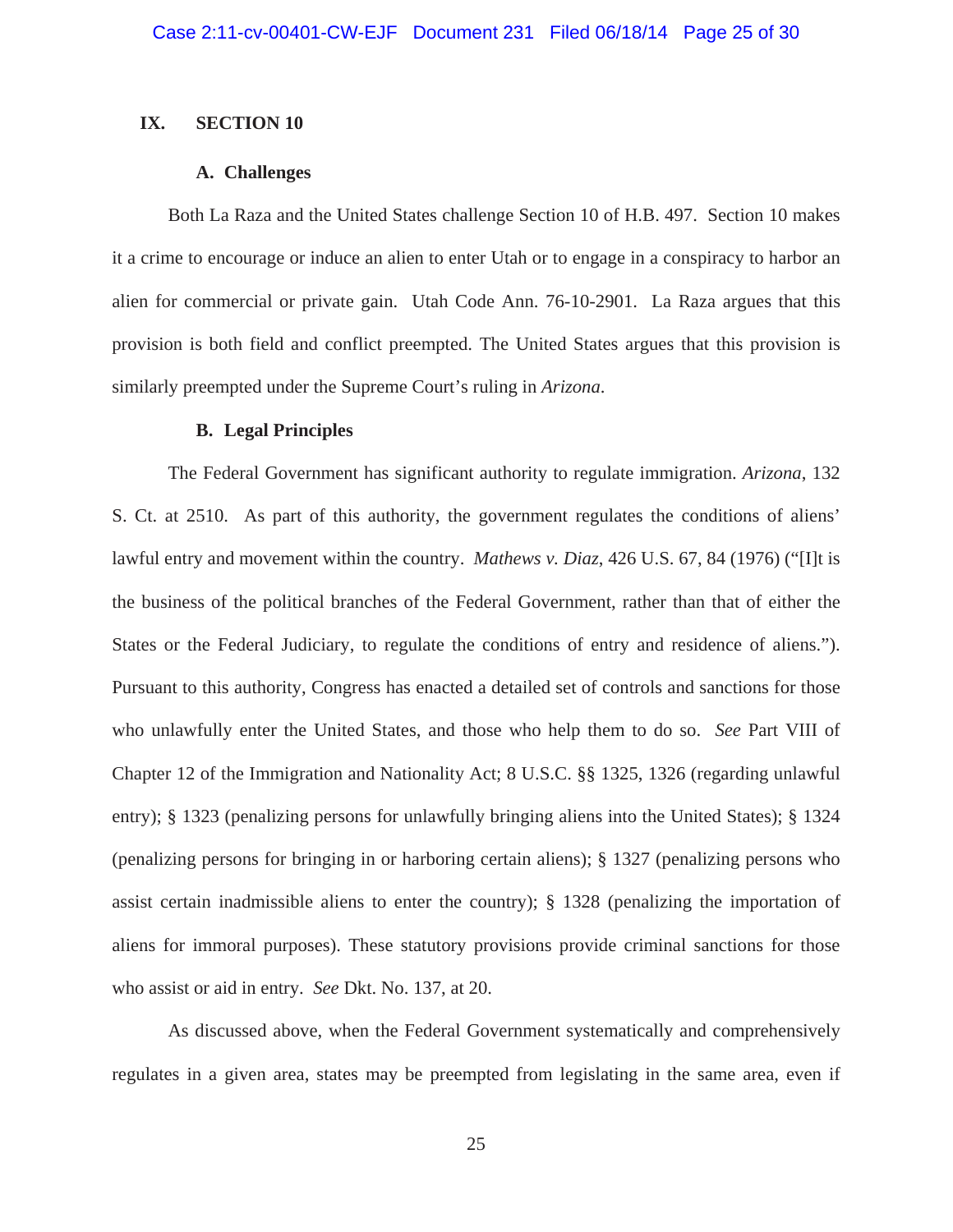# Case 2:11-cv-00401-CW-EJF Document 231 Filed 06/18/14 Page 26 of 30

legislation is complimentary. Relatedly, when a system of regulation reflects the reasoned policy choices of Congress to criminalize or not to criminalize certain conduct, states may not pass legislation which interferes with that careful balance. *Arizona*, 132 S. Ct. at 2505.

## **C. Application**

 Here, as in *Arizona*, we are dealing with a state statute which purports to regulate an area in which Congress has already extensively regulated – that of regulating the entry and residence of aliens. Congress has balanced multiple concerns to make careful policy choices about what behavior should be punished, and how. Here, as in *Arizona*, the State has passed a bill which criminalizes the same types of behavior as federal law, making new state offenses for conduct that is otherwise already criminal. Criminalizing this behavior interferes with Congress' chosen balance.

 Utah argues that Section 10 does not actually constitute an attempt to regulate immigration, but rather was only tangentially related to immigration. (Dkt. No. 146, at 40-42). This argument fails. Section 10 directly concerns the transportation, movement, and attempt to move unlawful aliens within the borders of the United States. It makes criminal the conduct of third parties who assist or encourage violations of federal immigration law. Moreover, the conduct it criminalizes is also criminalized by Congress' existing immigration regulation scheme.<sup>16</sup>

In *Arizona*, the Court held that states cannot regulate behavior in a field that is occupied by a complete and comprehensive system of regulation, and that States cannot criminalize behavior already made criminal by federal law. Such enactments, irrespective of whether they seek to counter or compliment federal law, are impermissible.

<sup>&</sup>lt;sup>16</sup> The only difference between the two is that Utah's regulation purports to relate to activity that takes place within the State boundaries only.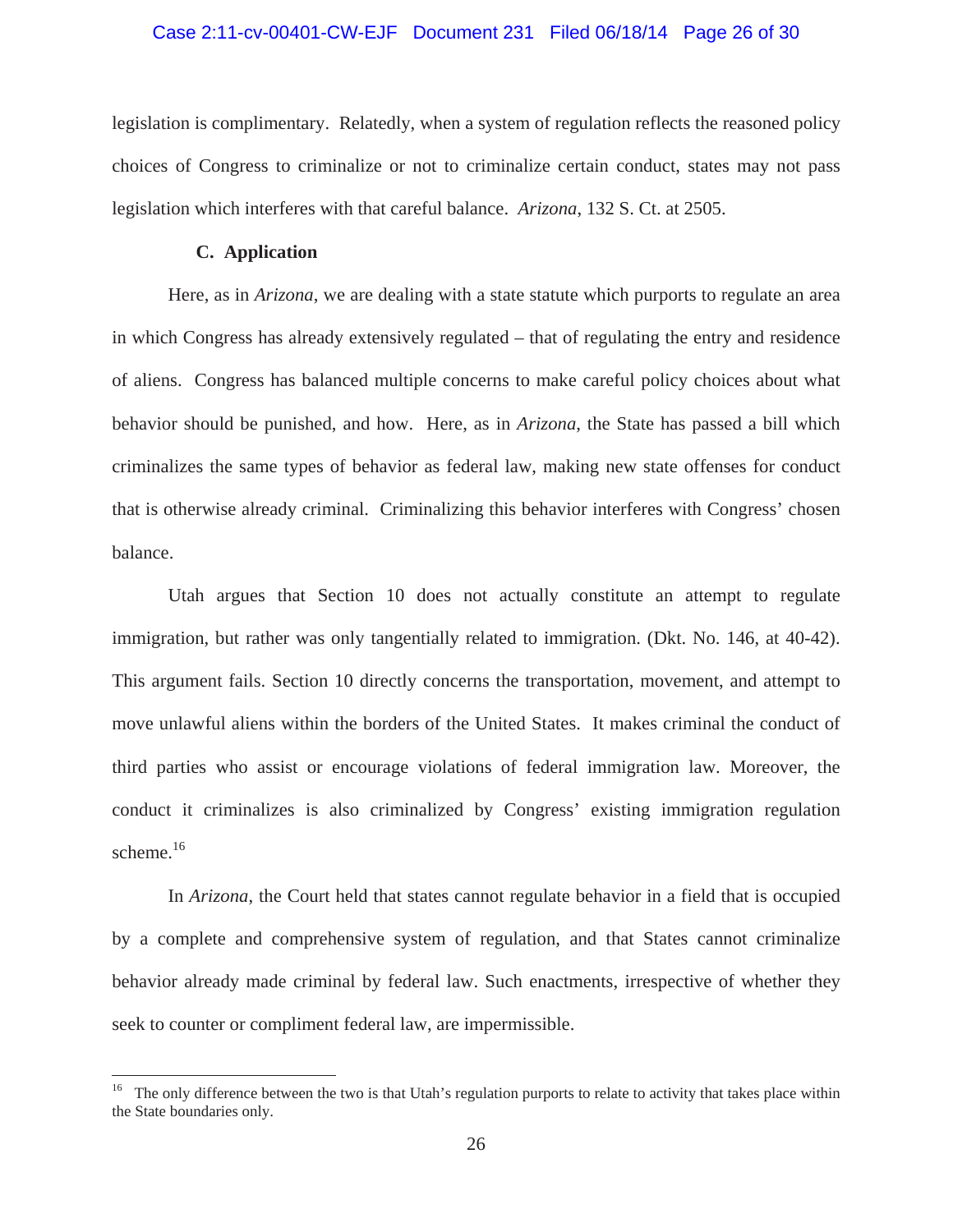## Case 2:11-cv-00401-CW-EJF Document 231 Filed 06/18/14 Page 27 of 30

 Because Section 10 is preempted by federal law, it must be enjoined and Plaintiffs' Motions for Preliminary Injunction, as to Section 10, are granted.

# **X. SECTION 11**

### **A. Challenges**

Both La Raza and the United States challenge Section 11 of H.B. 497. Section 11 allows for warrantless arrest when an officer has "reasonable cause" to believe a person is subject to civil removal or has committed an aggravated felony. Both La Raza and the United States contend this section is preempted under the Supreme Court's ruling in *Arizona*. La Raza also contends it violates the Fourth Amendment because it allows for an arrest without probable cause.

# **B. Legal Principles**

In *Arizona*, the Court considered Section 6 of S.B. 1070, which permitted state officers "without a warrant [to] arrest a person if the officer has probable cause to believe . . . [the person] has committed any public offense that makes him removable from the United States." *Arizona*, 132 S. Ct. at 2505 (quoting Ariz. Rev. Stat. Ann. § 13-3883(A)(5) (West Supp. 2011)) (alteration in original). In considering the legality of this provision, the Court laid out several important facts and principles that influenced its ultimate holding.

First, the Court noted, "[a]s a general rule, it is not a crime for a removable alien to remain present in the United Sates." *Id.* "If the police stop someone" purely for "possible removability, the usual predicate for an arrest is absent." *Id.* Even when a person is suspected of being in the country unlawfully, the proper form of action is not arrest, but the issuance of a Notice to Appear, and then conducting a removal hearing. *Id.* (citing 8 U.S.C. § 1229).

27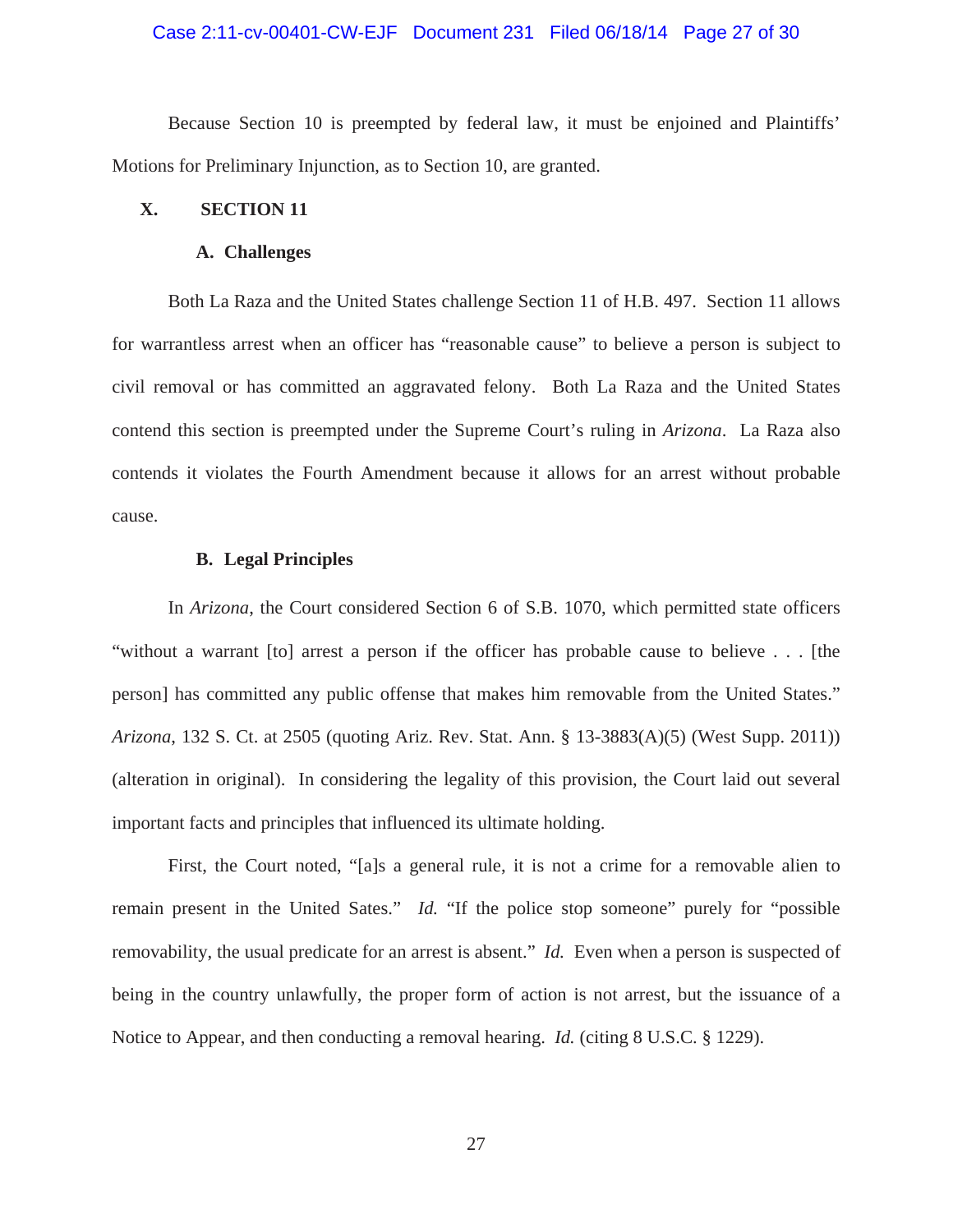# Case 2:11-cv-00401-CW-EJF Document 231 Filed 06/18/14 Page 28 of 30

Second, the court noted "[t]he federal statutory structure instructs when it is appropriate to arrest an alien during the removal process." *Id.* The Attorney General has the discretion whether to issue a warrant pending decision on an individual's removability. If this discretion is not exercised, no warrant is issued until after a hearing is held and a determination regarding removability is made. *Id.* at 2506. In both of these cases, the warrant issued is executed by federal officers. Where no federal warrant is issued, officers have more "limited authority" to make arrests. *Id.*

Third, the court observed that Section 6 of S.B. 1070 "attempt[ed] to provide state officers even greater authority to arrest aliens on the basis of possible removability than Congress" gave to trained federal immigration officers. *Id.* "This state authority could be exercised without any input from the Federal Government," irrespective of whether a warrant was issued or a suspect was likely to escape, and had the potential to effectively establish a state immigration policy. *Id.*

Next, the Court noted that "[f]ederal law specifies [the] limited circumstances in which state officers may perform the functions of an immigration officer." *Arizona*, 132 S. Ct. at 2506. These are, respectively (1) making arrests for crimes of transporting, smuggling, or harboring certain aliens, (2) arrest and detention for illegal reentry by a deported felon, with confirmation of status from a federal agency, (3) pursuant to the Attorney General's power to authorize local officials to enforce immigration laws under certain circumstances, and (4) under written agreement with the Attorney General.<sup>17</sup> *Id.* (citations omitted).

Fifth, the Court observed that "authorizing state officers to decide whether an alien should be detained for being removable . . . violates the principle that the removal process is

<sup>&</sup>lt;sup>17</sup> Agreements reached with the Attorney General must contain written certification that officers have received adequate training to carry out the duties of an immigration officer.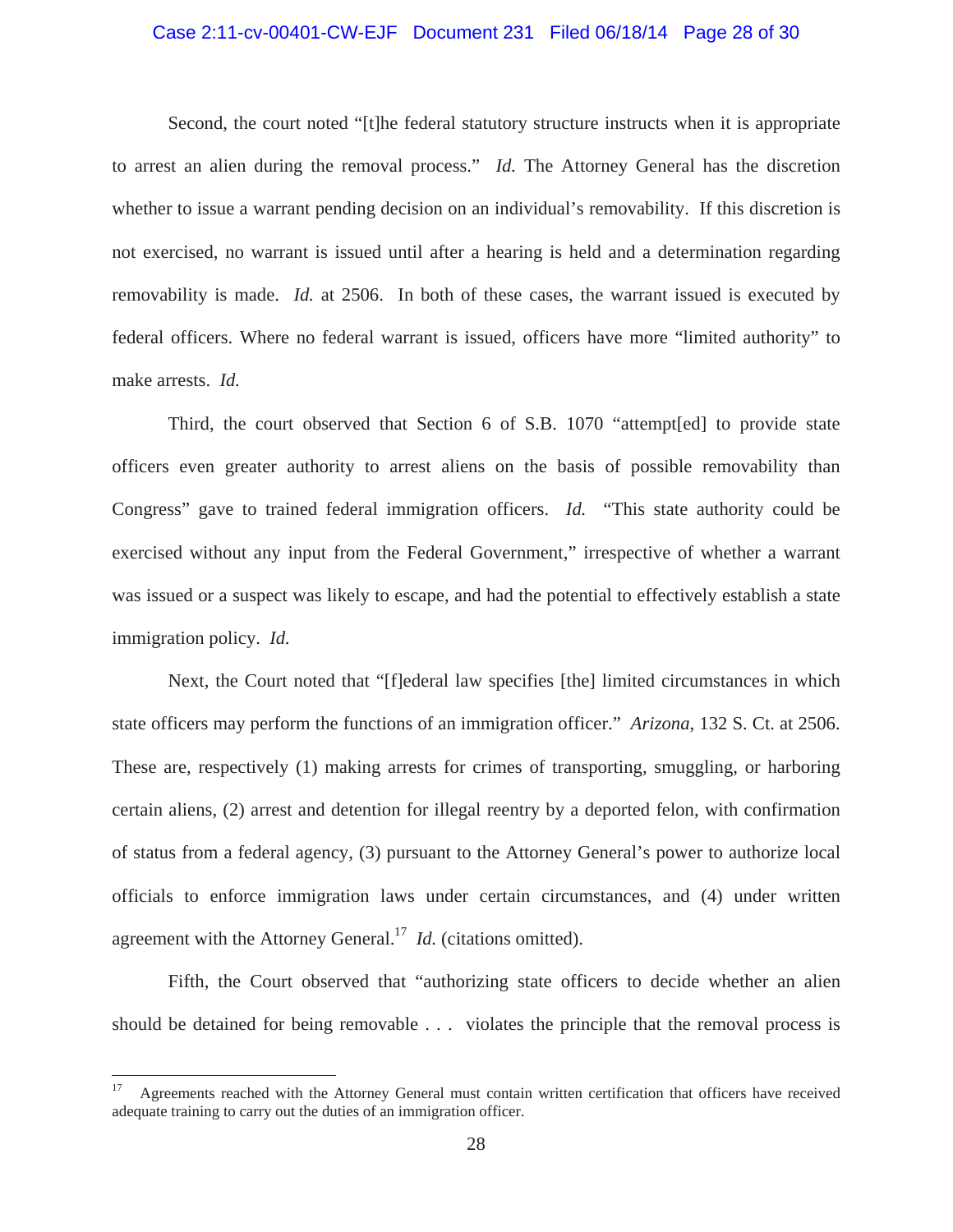# Case 2:11-cv-00401-CW-EJF Document 231 Filed 06/18/14 Page 29 of 30

entrusted to the discretion of the Federal Government." *Id.* (citing case law and policy reasons for the existence of such a principle). The Court acknowledged there is federal statutory law that permits officers to cooperate with the Attorney General in identifying, apprehending, detaining and removing unlawful aliens. *Id.* at 2507 (citing 8 U.S.C. § 1357(g)(10)(B)). Nevertheless, it ultimately concluded that, whatever cooperation means, "no coherent understanding of the term would incorporate the unilateral decision of state officers to arrest an alien for being removable absent any request, approval, or other instruction from the Federal Government." *Id.*

Ultimately, the Court held that, considering Section 6 in light of these facts and principles, the section "create[d] an obstacle to the full purposes and objectives of Congress." *Id.* Because "Congress [had] put in place a system in which state officers may not make warrantless arrests of aliens . . . except in *specific*, *limited circumstances*," Arizona was precluded from "engag[ing] in these enforcement activities as a general matter." *Id.* (emphasis added).

### **C. Application**

 Section 11 of H.B. 497 is similar to Section 6 of S.B. 1070. It grants peace officers the authority to make warrantless arrests when the officer has reasonable cause to believe (1) a person is an alien subject to civil removal, (2) a civil detainer warrant has been issued for the individual, or (3) a person has been charged or convicted of an aggravated felony in another state. Utah Code Ann. § 77-7-2(5). As in *Arizona*, by authorizing warrantless arrests, Section 11 seeks to bestow on state officers greater discretion and authority than that possessed by federal immigration officials. The section exceeds the four Congressionally authorized scenarios in which state officers may perform the functions of federal immigration officials. Exceeding authority and statutory constraints in this way establishes a *de facto* state immigration policy which may be in conflict with Congress' carefully crafted policy. Finally, by committing the